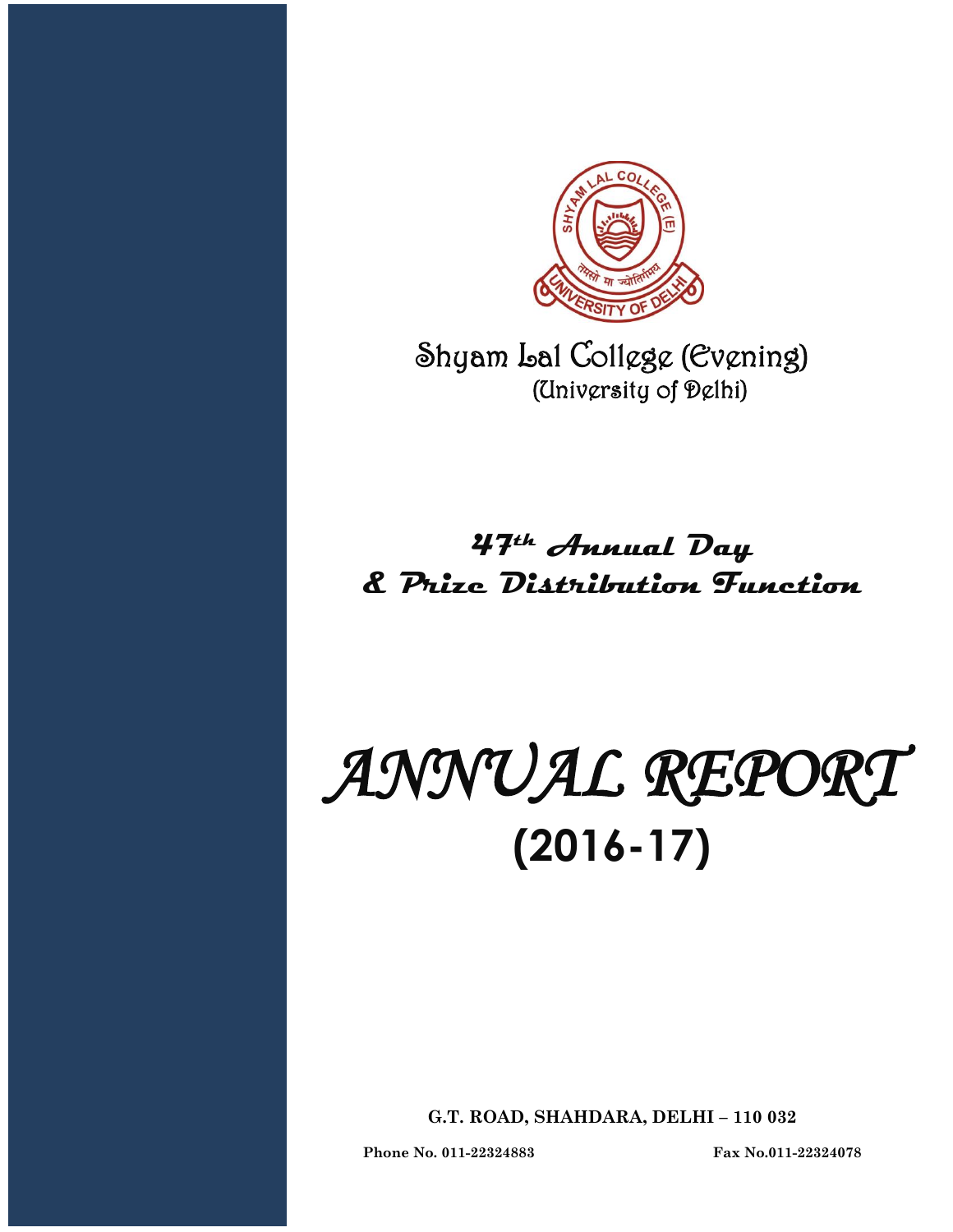Sh. Baldeo Bhai Sharma, Chairman, National Book Trust, India, Chairperson Governing Body, Madam Savita Gupta, other respected members of Governing Body of the College, distinguished Faculty members and my dear students:

On behalf of the staff and students of Shyam Lal College (E), I take this opportunity with immense pleasure in welcoming you all on the occasion of 47<sup>th</sup> Annual Day & Prize Distribution Function of our college.

I am extremely privileged and honoured to welcome our distinguished Chief Guest of today's function Sh. Baldeo Bhai Sharma, Chairman, National Book Trust, India, Smt. Savita Gupta, Chairperson, Governing Body Shyam Lal College, my dear colleagues, parents and students.

Our college was founded in sixties by Late Padmashri Lala Shyam Lal Gupta, founder of the college, Member, Rajya Sabha and an eminent entrepreneur, the college has marched ahead since its inception. Shyam Lal College (Evening) is a constituent college of University of Delhi imparting higher education in Commerce, Humanities and social sciences for almost five decades.

As we reflect upon the past year, I am very proud of the achievements made by our college.

Now, As Principal of this college, I present before you the Annual Report on the activities and achievements of the college during the academic year 2016-2017.

#### **ACADEMIC RESULTS**

The reputation of an educational institution is based largely upon the performance of its students. I am pleased to report that we have recorded 100% result in B.A. (H) Economics II Year, 92% result in B.A. Prog./ B.A.(H) Hindi /B.Com. Prog. II Year, 98% result in B.A. (H) Political Science I, II & III Year, 96% result in B.A.(H) English / B.A.(H) Hindi III Year, 95% result in B.Com. (H) III Year, 91 % result in B.Com. (H) II Year, 86% result in B.A.(H) Economies III Year, 68% result in B.A.(H) Hindi/B.Com.(H) I Year, 81% result in B.Com. Prog. I Year.

#### **INTERNATIONAL CONFERENCE**

Following our tradition of holding Seminars / Conferences, Department of Hindi and English of the college jointly organized an international Conference on the theme "Hagiography, Humanism and Caste Hierarchy in Bhakti Movement" under the convenership of Dr. Harish Khanna and Dr. Ram Roop Meena. The Co-Conveners of the Conference were Dr. Anil Kumar Rai, Dr. Pramod Kumar Dwivedi, Dr. Sandeep Kumar Yadav, Dr. Kusum Devi, Dr. Amit Singh and Mr. Ritesh Bhardwaj. The conference was organized at Auditorium of the National Museum, New Delhi on October, 20-21, 2016.

In the Inaugural Session Hon'ble Shri Balmiki Prasad Singh, Former Governor of Sikkim and Home Secretary of India was the Chief Guest of the Conference. Professor A.K. Singh, Former Vice Chancellor of Dr. Babasaheb Ambedkar Open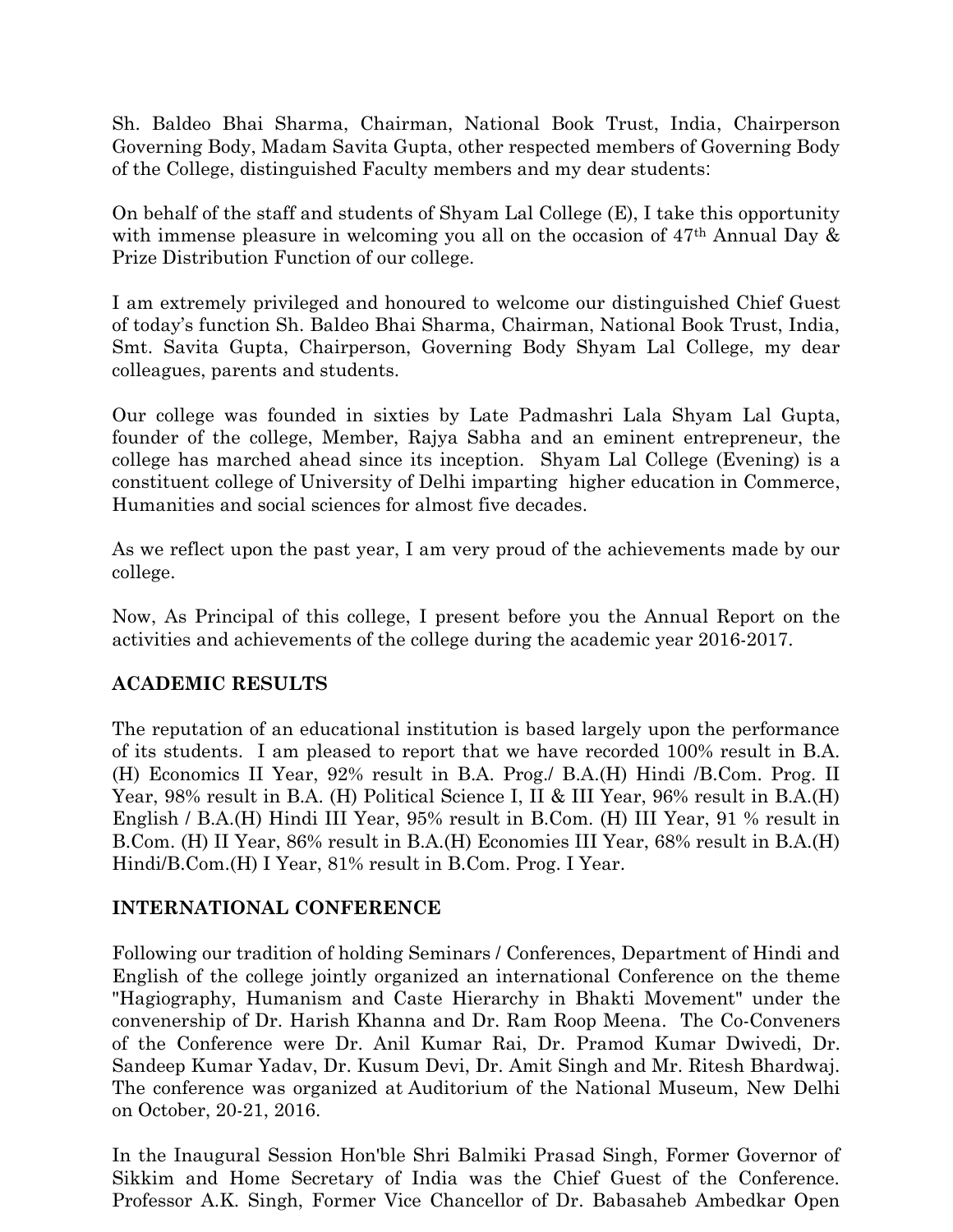University, Gujarat was the Special Guest of the conference. The Key Note Speaker of the Conference was Dr. Vishwanath Tripathi, Former Professor (Reader), Department of Hindi, University of Delhi and was presided over by Mrs. Savita Gupta, Hon'ble Chairperson, Governing Body of the college.

It was a two day Conference in which the participants of various States of the country as well as the participants from abroad presented their research papers. We invited resource persons from the various universities across the country. As the said conference was an international conference, therefore we invited foreign delegates and four of them were from Nepal who participated in the conference.

We are highly grateful to The S. Chand Group who always encourage us for organizing the Seminars or Conferences. The Conference was also sponsored by the Indian Council for Social Science Research (ICSSR), Indian Council of Historical Research (ICHR), The Central Bank of India (CBI) and Dr. Pramod Kumar Dwivedi, Assistant Professor or the Teacher-in-charge, Department of Hindi of the College.

**The Department of Political Science** has organized (jointly with Department of Buddhist Studies, Faculty of Arts, University of Delhi) a two-day International Conference on "The Relevance of Dr. Ambedkar's Thought in Contemporary India" at Academic Resource Centre, Institute of Life Long Learning, University of Delhi on February 14-15, 2017. The department has commemorated 126th Birth Anniversary of a National Builder 'Dr. B. R. Ambedkar'. Dr. Sanjay Paswan, Hon'ble ex-HRD Minister, IT Minister and Minister of Social Justice was the Chief Guest and Prof. Vivek Kumar, Department of Sociology, Jawaharlal Nehru University was the Keynote Speaker on the occasion. Apart from this, Sh. Oscar Fernandes, ex. Cabinet Minister, was invited as Chief Guest in the Valedictory Session. Not only different Professors from many Universities but also twelve international (viz. Canada, Cambodia, Vietnam, Indonesia, Laos, Sri Lanka, Bangladesh etc.) and eleven national delegates participated in the event

#### **ACADEMIC PRIZES**

Academic Prizes are awarded to the students on the basis of their results in the annual examinations by the college at the annual function. In addition to this, following memorial cash prizes are also awarded: -

- Shri Sunder Lal Rohatgi & Smt. Roopwati Rohatgi Memorial Prizes: Three prizes of Rs.250/- each to be awarded annually to the toppers of final year students of B.Com (H), B.Com and B.A. Programme. These prizes were instituted by Late Sh. B.B. Rohatgi in the fond memory of his parents.
- Km. Kanika Gupta Memorial Prizes: The prizes are of the value of Rs.250/ each given to the students securing highest marks in B.Com (Hons.) I and II year examinations. These prizes are instituted by Dr. R.L. Gupta of the Department of Commerce, in the loving memory of his daughter, Km. Kanika Gupta.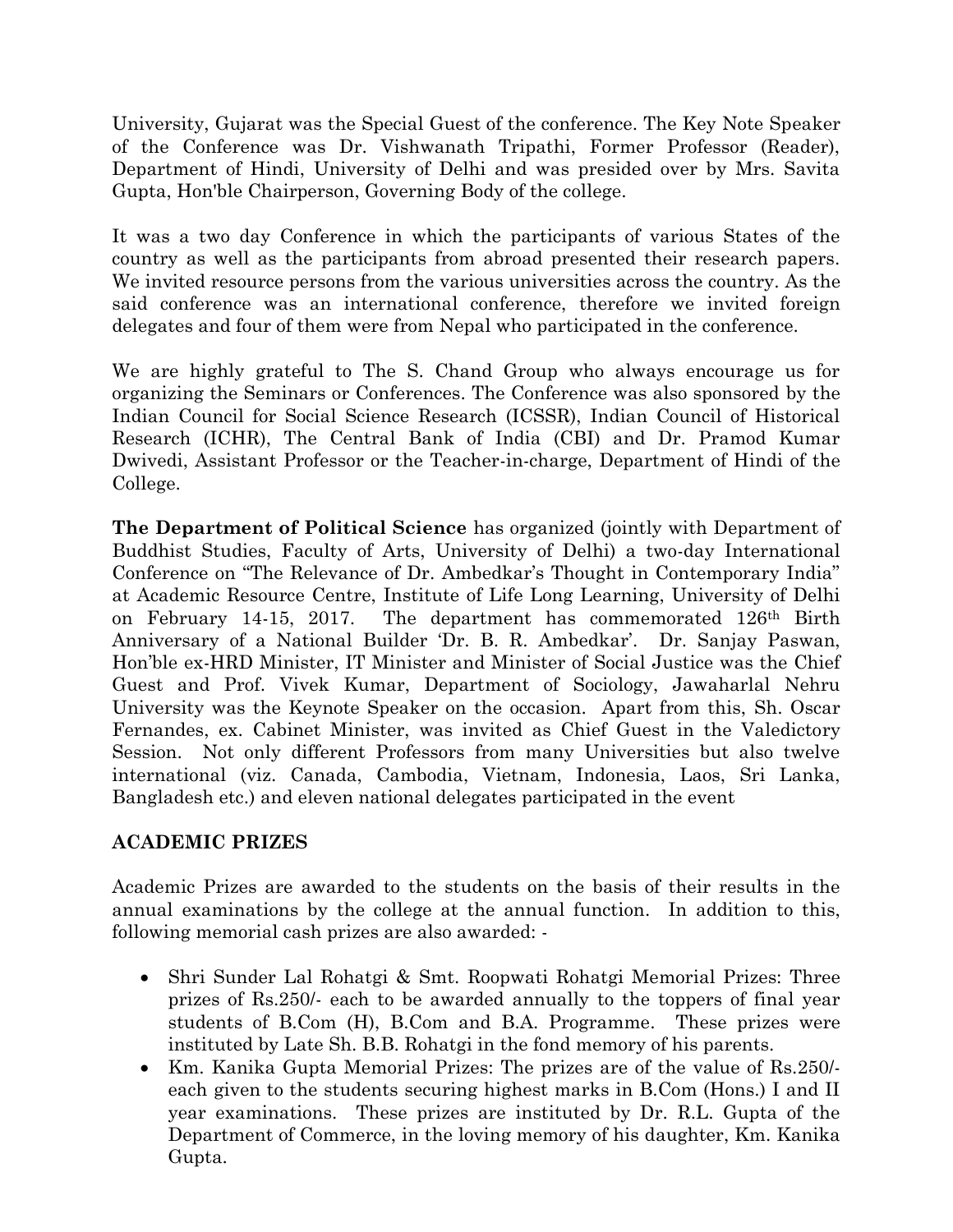- Vice Chancellor's financial assistance: The Financial Assistance will be awarded to those students whose family income from all sources is less than 1 Lac per annum and having APL and BPL valid ration cards issued from the competent authority.
- Shyam Lal Gupta Memorial Prize: A prize of Rs.11,000/- has been instituted by Shyamlal Charitable Trust in the memory of Late Padam Shri Shyamlal Gupta, the Founder of the College. This prize is given to the student who secures the highest percentage of marks in the First / Second year of any course.
- Other Delhi University Awards and Financial Assistance: There are many Awards/ Financial Assistance / Scholarship schemes which are declared by the University from time to time. Students are advised to see the Notice Board for details.
- Sports Prizes: Sports Prizes are awarded to the outstanding sports persons every year subject to attainment of the minimum standards laid down for the purpose.

# **FACULTY ACHIEVEMENTS**

Our faculty continued to explore newer academic heights in the current session by writing books, attending seminars, workshops, refresher courses and orientation programs as detailed below:

One student (Mrs. Ambika Tyagi) has submitted her Ph.D. thesis under **Dr. V. K. Tyagi**, Associate Professor, Department of Mathematics for the award of Doctor of Philosophy from Department of Mathematics, University of Delhi.

**Dr. Anil Kumar Rai**, Associate Professor, Department of Hindi has got published Article / Book Review in reputed Magazines 'Lamhi' and 'Sameeksha'. He also participated as a Keynote Speaker in the National Seminar on "Seventy years of India's Independence, Gains Accumulated and Losses Incurred, Path Ahead: An Overview" and delivered a lecture on the theme of the Seminar. The Seminar was organized by Government Raza P.G. College, Rampur (U.P.) on 29th November 2016.

**Dr. Ramesh Kumar**, Associate Professor, Department of Political Science published two papers, presented four papers in National Seminars, Chaired Sessions in National and International Seminars and also delivered a Key-Note address in academic session-2016-17. The published papers include: 1. *Delhi Vishwavidalya aur Chatra Rajneeti:* Pravasi Mali, a fornightly News Paper Delhi, 15-31 March, 2017, 2. *Notebandi ka Gandhibadi Dristikon*, Hrijan Sewa, January, 2017, Delhi. Further, three paper presentation include 1. *Understanding Modi's Foreign Policy* (28-29 March, 2017) in a two-day National Seminar on Challenges before Indian Foreign Policy in Contemporary India organized by Deptt. Of Political Science, Kumaun University, Nainital, Uttrakhand, 2. *Dr. Ram Manohar Lohia's Chaukkhambharaj & Good Governance: its Relevance in Contemporary India* (24-26 March, 2017) in a three-day National Seminar on Lohia organised by Indian Council of Philosophical Research & Rishiraj Tandon Open University, Allahabad,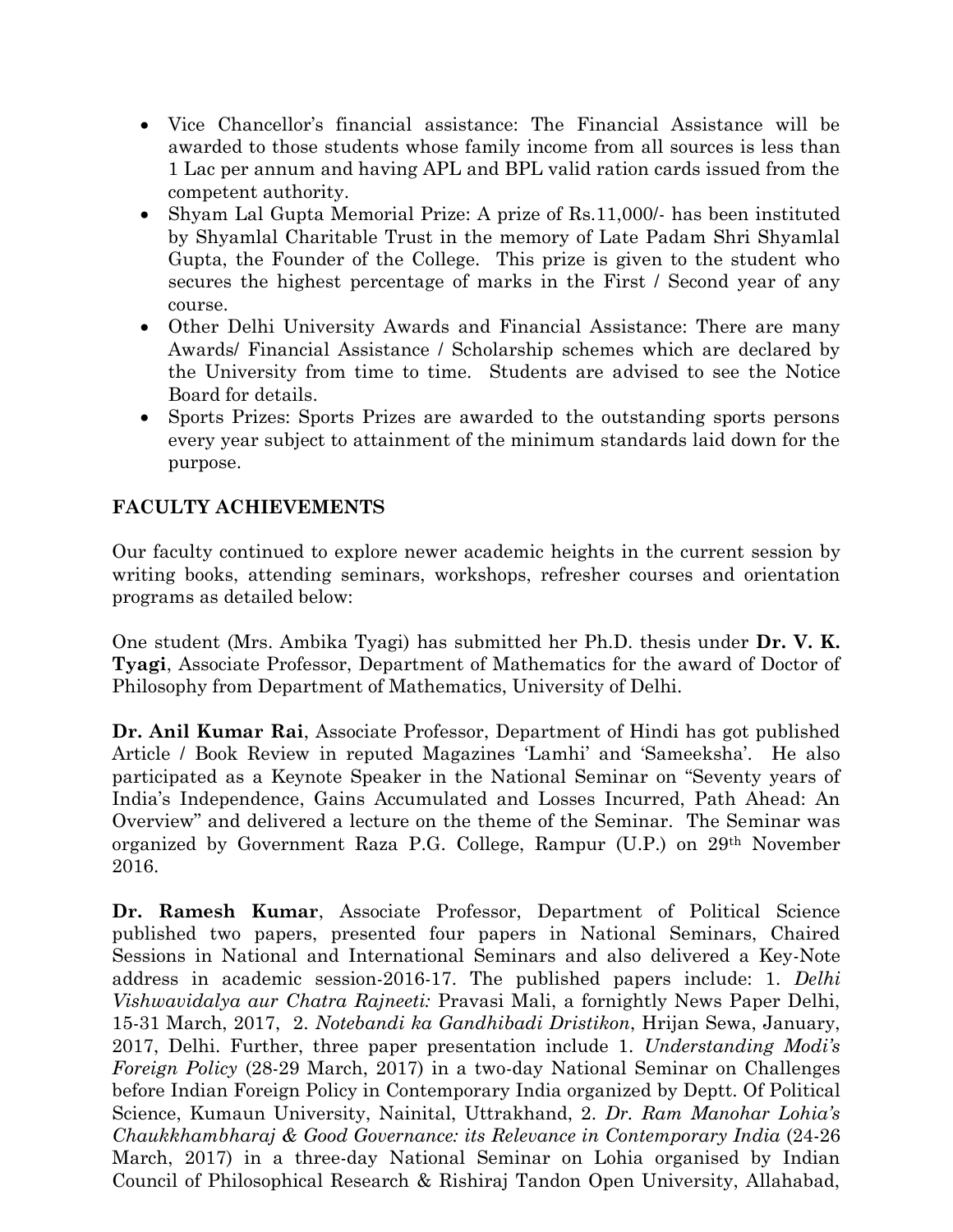Uttar Pradesh, 3. *Unfederal Parties in India's Federal Democracy:* (18-19 March, 2017) in a two-day National Seminar on Understanding Indian Democracy organised by Central University of South Bihar, Gaya, Bihar, 4. *India's Neutrality and its National Interest* (21-22 January, 2017) in a two-day Natinal Seminar on South China Sea and its Implication for India. Organised by Deptt. Of Political Science and Public Administration, Jiwaji University, Gwalior and Society for Social Justice, Delhi. The Chairing of session by him include chairing a technical session 1. In a two-day International Seminar on Ambedkar (14-15 February, 2017) jointly organised by Deptt. Of Political Science, Shyam Lal College (Eve.) and Deptt. Of Buddhist Studies, University of Delhi, and also chaired a session 2. In a two-day National Seminar on India's Foreign Policy (28-29 March, 2017) organised by Deptt. Of Political Science, Kumayun University, Nainital. Lastly, he delivered a key-note address on Right to Information Act, 2005 (24 March, 2017) in a one-day National Seminar on RTI organised by the Deptt, of Political Science, Vaish College, Bhiwani, Haryana.

**Dr. Preeti Shukla**, Associate Professor, Department of English, participated in 5 day long Jaipur Literary Festival, Jaipur from 19-23 January 2017. She attended Symposium and Poet's Meet on 'Journey of Women's Writing' on the occasion of International Women's Day, 8 March 2017 at Sahitya Academy, Delhi. She also attended Sahitya Academy Foundation day Lecture by eminent writer, Scholar and Fellow Sahitya Academy Sitakant Mahapatra, on 'Love and Prayer in Primitive Poetry of India', on March 10, 2017. She also successfully completed Faculty Development Programme on Skill enhancement Course: Creative Writing, Book and Media review, conducted by Department of English, Motilal Nehru College, Delhi University on April 8, 2017.

A paper titled "India as a rising power in Asia Pacific Region: Challenges and Prospects", of **Mr. Ashwani Jassal**, Assistant Professor, Department of Political Science has been accepted for presentation in the International Conference jointly organized by ISA and Hong Kong University to be held in the month of June 2017.

**Dr. Sunita Saxena**, Assistant Professor, Department of Hindi presented a paper titled "Sant Kavya Mein Niti Tatva" in two day International Conference on Hagiography Humanism and Caste Hierarchy in Bhakti Movement organized by Shyam Lal College (Eve.) on 20-21, October, 2016. She presented a paper titled "Ambedkar Ke Dalit Chintan Ka Paripakshay Aur Samkalin Dalit Hindi Kahani" in two day International Seminar on "The Relevance of Dr. Ambedkar's Thought in Contemporary India" organized by Shyam Lal College (Eve.) on 14-15, February, 2017. She also presented a paper titled "Ambedkar Ke Dalit Chintan Ka Paripakshay Aur Samkalin Dalit Stri Kavita" in two day National Seminar organized by Zakir Hussain Evening College on 21-22 March 2017.

**Dr. Manu Umesh**, Assistant Professor, Department of Commerce, presented a paper on "Humanism in the Writing of Malukdas" in the International Conference on "Hagiography, Humanism and Caste Hierarchy in Bhakti Movement" which will be published soon and work as Convener for one-week Workshop on "Speaker's Forum" and also the Mentor and Convenor of the newly formed Photography and Film Society, 'Picoholics'.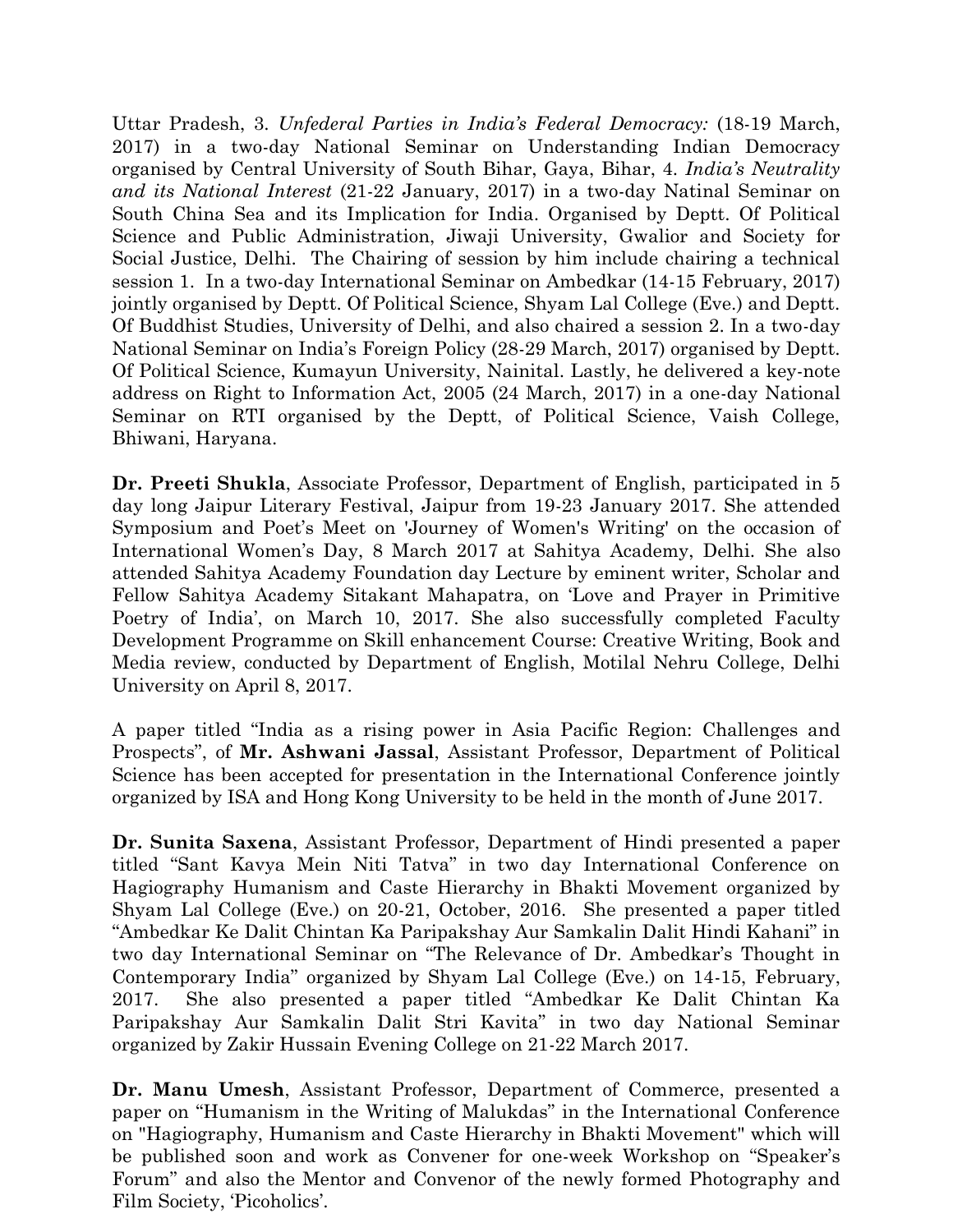**Dr. Kusum Devi**, Assistant Professor, Department of English, presented a paper on the topic "Idea of Equality and Social Liberation in Bhakti Movement :A Critique "in a two-day international conference on 'Hagiography, Humanism and Caste Hierarchy in Bhakti Movement 'jointly organized by Department of English and Department of Hindi, Shyamlal College (Eve). She also presented another paper on the topic "Dr.B.R.Ambedkar: An Apostle of Social Justice " in a two-day international seminar 'Relevance of Ambedkar's Thoughts in Contemporary India 'jointly organised by Department of pol. Science ,SLCE and Department of Buddhist Studies, University of Delhi

**Ms. Gauri Saxena**, Assistant Professor, Department of English attended a National Seminar organized at Bharti College on 24th & 25th March, 2017 on the theme "Migration and Diaspora".

**Dr. Sandhya Verma**, Assistant Professor, Department of Political Science has joined as Research Fellow at DCRC (Developing Countries Research Centre), University of Delhi. Coordinated the survey of U.P. Elections 2017 and is conducting undergoing survey of Delhi MCD elections.

**Dr. Stuti Gupta**, Assistant Professor, Department of Economics published a paper titled "Measuring Productivity in Indian Public Sector Banks: A Data Envelopment Analysis" in "Aspirare", An International Journal of Commerce and Management. Vol.III, Sept.2016. Paper titled "Merger and Acquisitions in Indian Banking Sector" was presented in XIV International Conference on Business Management and Behavioural Science (ICBMBS-16), published in the Book titled "Innovation and Sustainable Development in Business Management", ISBN 978-81-933172-5-9 (pg.78-88) (2016). Convenor of Ecotrees: Economics Fest of the college, Speakers Forum and Internal Complaints Committee. Member of Editorial board of Ecozine: Economics Department Magazine of the college. Attended International Conference on "Hagiography, Humanism and Caste Hierarchy in Bhakti Movement" organized by Shyam Lal College (Eve.), University of Delhi, 2016. Attended National Conference on "Relevance of Dr. Ambedkar's Thoughts in Contemporary India" organized by Shyam Lal College (Eve.), University of Delhi, 2017.

**Dr. Amrendra Kumar Singh**, Assistant Professor, Department of Economics participated in the three-week Refresher Course in Disaster Management (Interdisciplinary) organized by the UGC-HRDC, Jamia Millia Islamia, New Delhi from 20th July to 9th August 2017 and obtained Grade 'A'.

**Dr. Bharti**, Assistant Professor, Department of Mathematics participated in National Workshop on "Mathematical Modelling and Computational Techniques using Mathematic" held on 30-31, March 2017 organised by Department of Mathematics, Zakir Hussain College, University of Delhi, Delhi.

**Mr. Ritesh Bhardwaj**, Assistant Professor, Department of Political Science got Second Prize at National-Level Research Article Competition on GST and India's Common Market, conducted by *Indian Institute of Public Administration*, 2016, He also authored a book titled *Devising Policy Strategies for India,* Edited Book, Victorious Publishers (India), November-2016, ISBN No. 978-93-84224-74-5,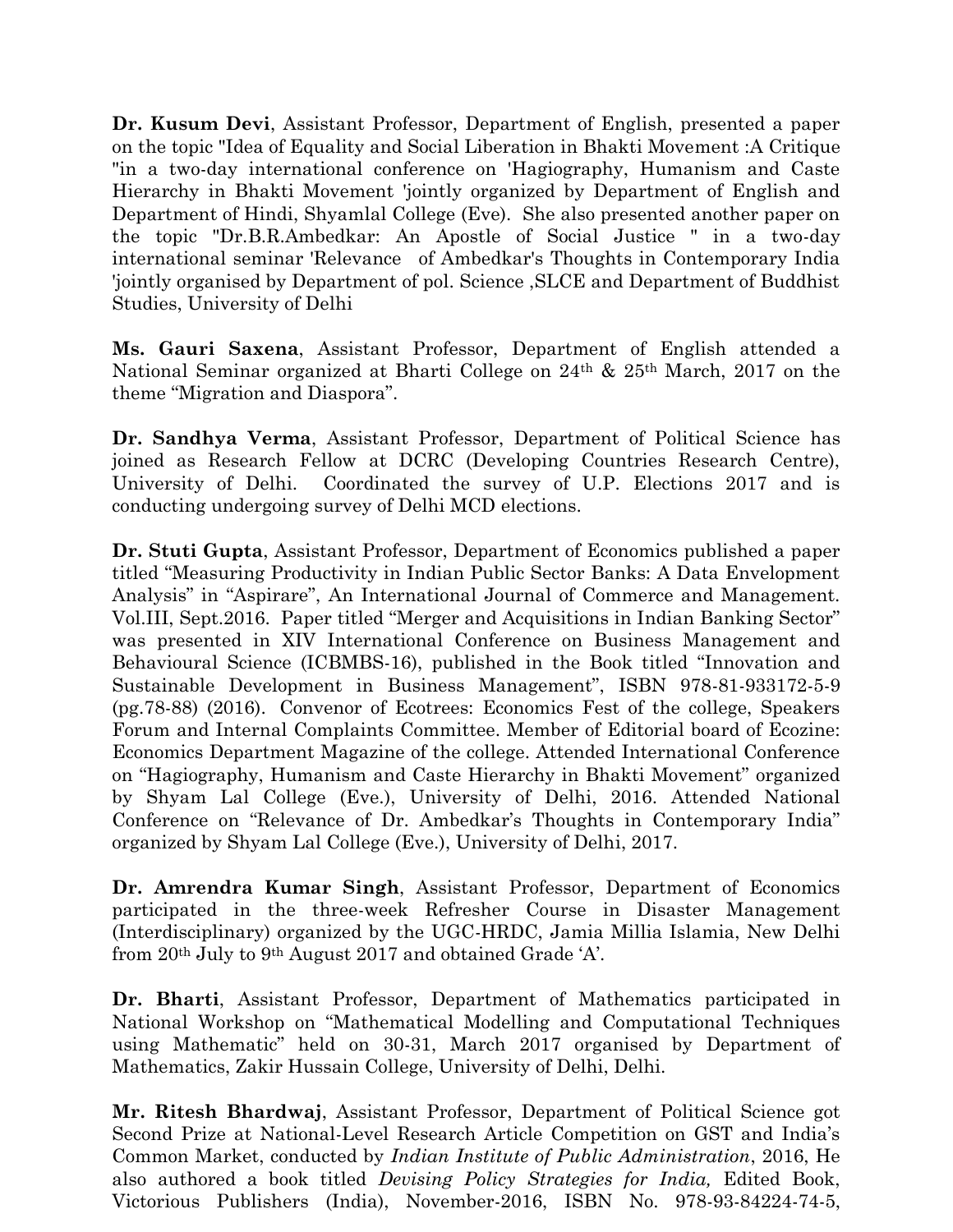November, 2016. His research articles were published in different Journals viz. Dynamism of Indian Federalism, *Indian Journal of Social Enquiry;* Economic and Political Dynamic after 1990's in India, *Isabella Thoburn College Economic Review;*  GST and India's Common Market, *Indian Journal of Public Administration;* Indian Constitution and Discretionary Powers of Indian President, *Indian Journal of Public Administration; and f*rom Information to Accountability: with special reference to Rajasthan, *Indian Journal of Public Administration.* He presented papers viz. *Devdasi System in India: A Stigma on Religion*, at International Seminar of Shyam Lal College (Eve.) Organised by Department of Hindi & English; *GST and Cooperative Market in India*, at International Seminar of Department of Political Science, Kalindi College; *Theory and Praxis of Social Justice: In Context of Ambedkar*, at International Seminar of Department of Political Science, Shyam Lal College (Eve.); *Accountability Law: Special Reference to Rajasthan*, at Vaish College, Rohtak, Haryana; *Dr. Ambedkar and An Analysis of Indian Democracy* at National Seminar of Satyawati College on Indian Democracy at Crossroad: Challenges and Issues; *Nationalism and Modernity in Ambedkar's Philosophy,* National Seminar of Shyam Lal College on Modernity and Nationalism: Through Prims of Ambedkar's Philosophy; *Dr. Ambedkar and Critical Analysis of Indian Democracy at* National Seminar organized by Zakir Hussain College. He organized different academic programmes viz. Three-Day Orientation Programme as Convenor on *Peace and Happiness-Student Awareness Initiatives* for SLC (E) students during 6, 7 & 8 of April, 2016 at Shyam Lal College (Eve.) with the joint collaboration of Youth Peace Foundation; Convenor in International Seminar on *"Relevance of Dr. Ambedkar's Thought in Contemporary India"*, on 9th and 10th February, 2017.

**Dr. Ashok Kumar Yadav,** Assistant Professor, Department of Commerce presented a paper in National Seminar on Topic "A Study of overview of G.S.T. in India" K.M.C. University Lucknow, 18-19 March, 2017. He also presented a paper in National Seminar titled as "Analysis of the Digital India Program: Opportunities and Growth Aspects" Lucknow University, Lucknow dated 8th – 9th April.2017.

**Dr. Amit Singh**, Assistant Professor, Department of Hindi presented three research paper in National & International Conferences. Dr. Singh presented his research paper "Bhakti Aandolan or Kabir ka Samaj Samras" in an international conference jointly organized by the department of Hindi & English Shyam Lal College (Eve.) held on 20-21 Oct.2016 at National Museum, New Delhi. He also presented a paper titled "Paryavarana or Gandhi" in a National Seminar held on 8- 9 Nov.2016 at Hansraj College and it got published in Book form with ISBN no.978- 93-84-280-28-4 Edited by Dr. Rama in 2017. Dr.Singh presented one more research paper "Maan krit Raj Vilas mein Sanskritik Rashtervaad" organized by Navunnayan Sahityik Society at Art's Faculty held on February 4, 2017. Dr. Amit Singh published two research papers in edited Books, first is "Visheshyavishmoshdham: Anachar par prahar ka paath" in a book- Natakkar Bhartendu- naye sandarbh: naye vimarsh with ISBN no. -978-93-85450-52-5 (2016) edited by Prof. Ramesh Gautam. His second research paper is "Swarn Samaj ke Dohrepan ka hastakshar : Do Chehre " in a Book – Om Prakash Balmiki or Dalit Sahitya with ISBN no.-978-81-81-29-697-4 edited by Dr. Anil Kumar (2017)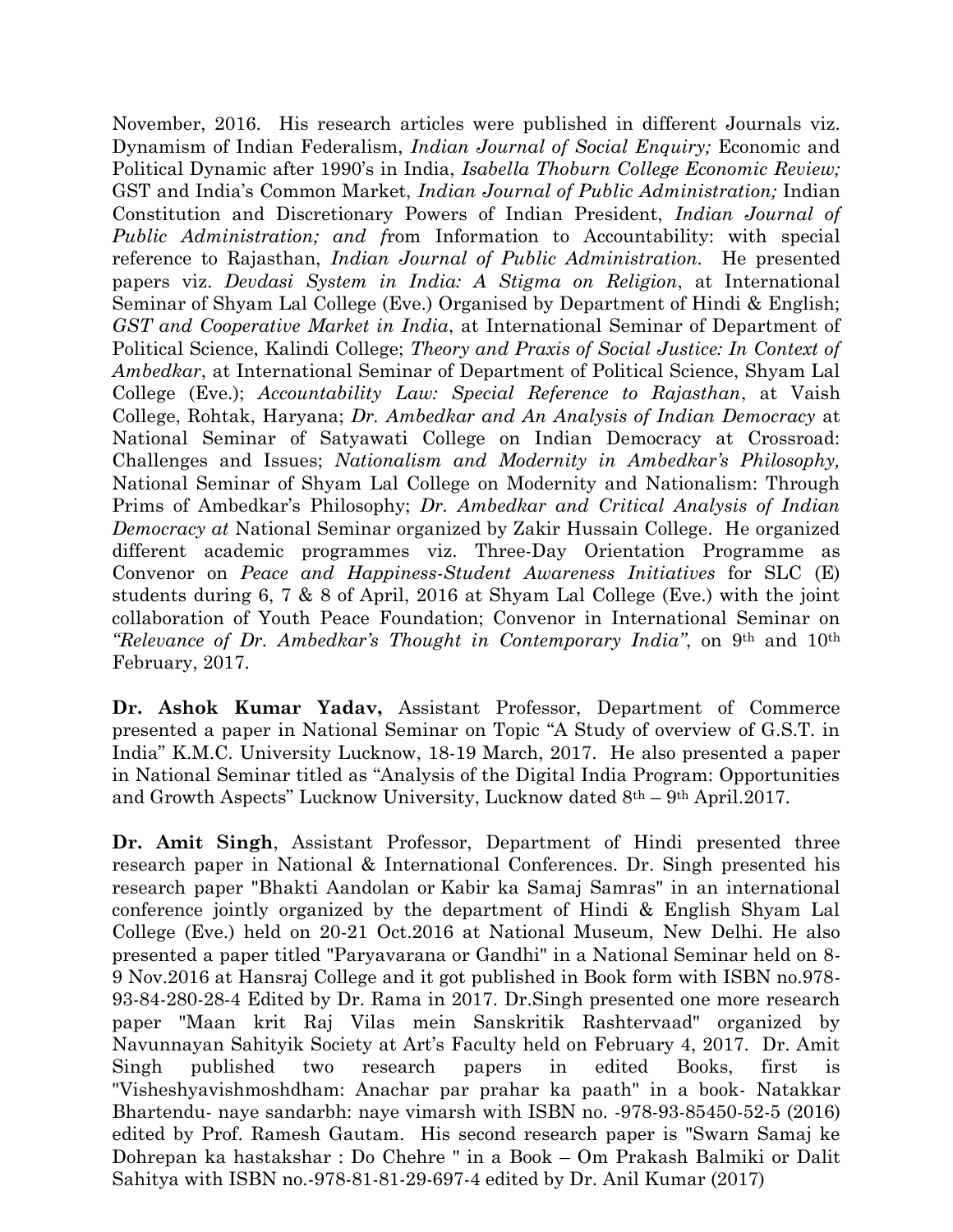**Sh. Anil Kumar,** Assistant Professor, Department of Commerce published a paper on "Social Media Marketing: Opportunities and Challenges in Journal of commerce and Trade" which Impact factor is 3.860. He has also published another paper on "Community Based Tourism Initiatives in Himachal Pradesh.

**Dr. Reenu Gupta**, Assistant Professor, Department of Hindi attended NCERT's 7-days workshop as a resource person and has written a unit on 'Gatividhi Aadharit Vyakaran'. Four of her research articles have been published as chapters in different books namely 'Rashtriyata Ka Badalta Swaroop Aur Dinkar Ka Kavya', 'Parde Par Premchand Ka Katha Sansar', 'Third Gender Reality and Possibilities', and 'Media Aur Hindi Samacharo Ki Bhasha'.

**Dr. Deepika Verma**, Assistant Professor, Department of Hindi, presented a paper titled 'Bhakti–Aandolan Ka Manviya Paksha' at the two-days international conference 'Hagiography, Humanism and Caste Hierarchy in Bhakti Movement' organized by Department of Hindi and English, Shyam Lal College (Eve.) on 20-21 October, 2016. Another Research paper titled 'Andhere Ka Roshan Paksha' was presented by her in the two day international seminar organized by Department of Political Science, Shyam Lal College (Eve.) on 14-15 February, 2017. She also presented a research paper titled 'Dalit Kahaniyon Mein Ambedkarvadi Chintan' in a national seminar organized by Zakir Hussain College on 21-22 March, 2017. Her Research Paper 'Mahila Natya-Lekhan Mein Stri Bhasha Ka Sandarbh' was published in the Book 'Rangbhasha : Swaroop Aur Vikas' edited by Professor Ramesh Gautam.

**Dr. Sarita**, Assistant Professor, Department of Hindi presented a paper titled 'Sant Kavya Ka Samajik Paripreksheye' at the two-days international conference 'Hagiography, Humanism and Caste Hierarchy in Bhakti Movement' organized by Department of Hindi and English, Shyam Lal College (Eve.), University of Delhi on 20-21 Oct, 2016. She also presented a paper titled 'Navgeet Ka Yatharth Swar' at the two-days National Seminar 'Swatantroyotar Hindi Kavita Ka Rachnatamak Sarokar' organized by PGDAV College (E), Delhi University on 23-24 March, 2017.

**Dr. Roli Raghuvanshi**, Assistant Professor, Department of Commerce published a paper titled "Foreign Direct Investment and Sectoral Growth in India: Analysis of Select Period" in "Aspirare", An International Journal of Commerce and Management. Vol.III, Sept.2016.

**Dr. Vatsal Singh**, Assistant Professor, Department of English published a paper titled "Postcolonial Feminism: Reflection on Identities by Bapsi Sidhwa" in the December, 2016 issue of BRDU International Journal of Multidisciplinary Research. She also presented a paper titled "Dr. Bhimrao Ambedkar: A Humanitarian" in a Two-day International Seminar on "The Relevance of Dr. Ambedkar's Thought in Contemporary India", jointly organized by the Department of Political Science, SLC (Eve.) and Department of Buddhist Studies, Faculty of Arts, University of Delhi on 14-15 February, 2017.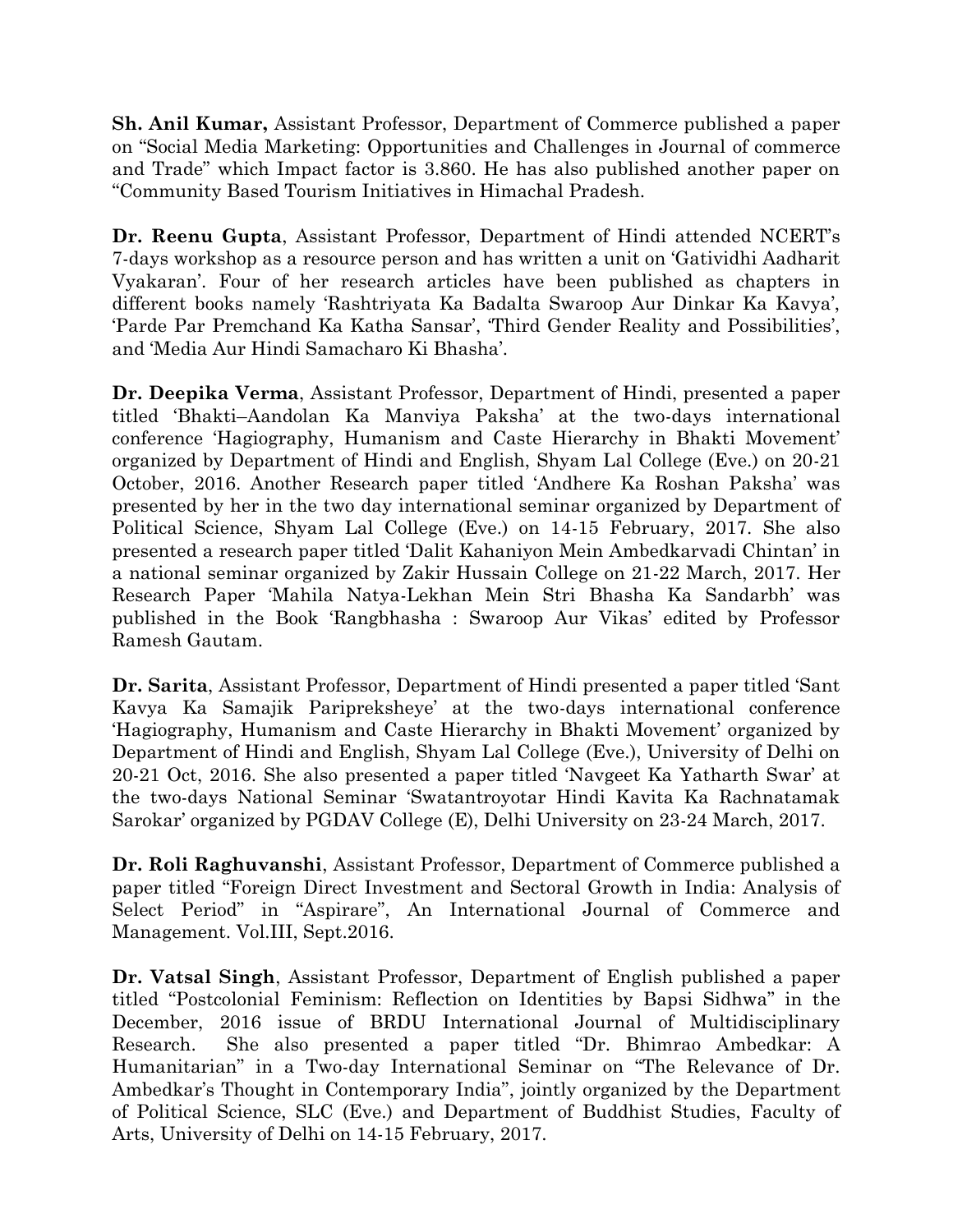**Mr. Sanjeev Kumar Sharma,** Assistant Professor, Department of Political Science attended a three day faculty development programme (FDP) organized by Indraprastha College for Women, University of Delhi. FDP programme was based on public opinion and survey research. This programme was attended by more than 50 faculty members from various constituent colleges of DU and University Departments. Developing Countries Research Centre (DCRC), University of Delhi conducted a survey for U.P. elections 2017 i.e. Samiksha-2017. This survey was done for 403 Constituencies for Legislative Assembly elections in the month of February. Mr Sanjeev Kumar Sharma has conducted survey for Hapur district successfully. For three constituencies, he has worked as a Team Leader. In this survey, he has been assisted by 8 students from Shyam Lal College (Evening). In continuation to this, the two Constituencies i.e. Krishna Nagar and Vishwas Nagar of Delhi was also surveyed by him for MCD Elections with the help of 8 students.

**Ms. Dharma Rawat**, Assistant Professor, Department of Hindi got published the research paper titled 'Raag Darbari Mein Romaniyat Se Yatharthvad Ki Yaatra' in the research journal 'Sodh Vaichariki', September-December 2016. She also presented a research papers in international seminar and another one in national seminar.

**Dr. Manoj Kumar**, Assistant Professor, Department of Political Science have been awarded Ph.D. Degree on 19th November 2016. He also got first position in 100 Meter race at NCWEB, Vivekananda College, University of Delhi during Sports Day celebration.

**Mr. Sanjay Kumar Sharma**, Assistant Professor, Department of Commerce of the College acquired the prestigious Membership of the "Institute of Cost Accountants of India", Kolkata as an Associate Member. He already has the Fellow Membership of the "Institute of Chartered Accountants of India", New Delhi. Besides he actively participated in the Skill Development Programme held by the Skill Development Committee as a Member.

#### **SUBJECT ASSOCIATIONS**

#### **COMMERCE ASSOCIATION**

Department of Commerce under the inchargeship of Dr. Manu Umesh along with its faculty members and students has done remarkably well during 2016-17 not only in academics but also in extra-curricular activities.

AMOUR, a society of the Department of Commerce of the College organized Speaker Forum (One Week Camp) for the awareness of the participants on diverse topics of interest from 16th to 21st of January 2017 in the Seminar hall. The eminent speakers from the academia and industry having specialization and experience in their respective fields were invited for their lectures and experiences to share with the students. More than 120 students and faculty members, not only from the Commerce department but from different departments of the college participated in the event. The topics covered under this one week fair were quite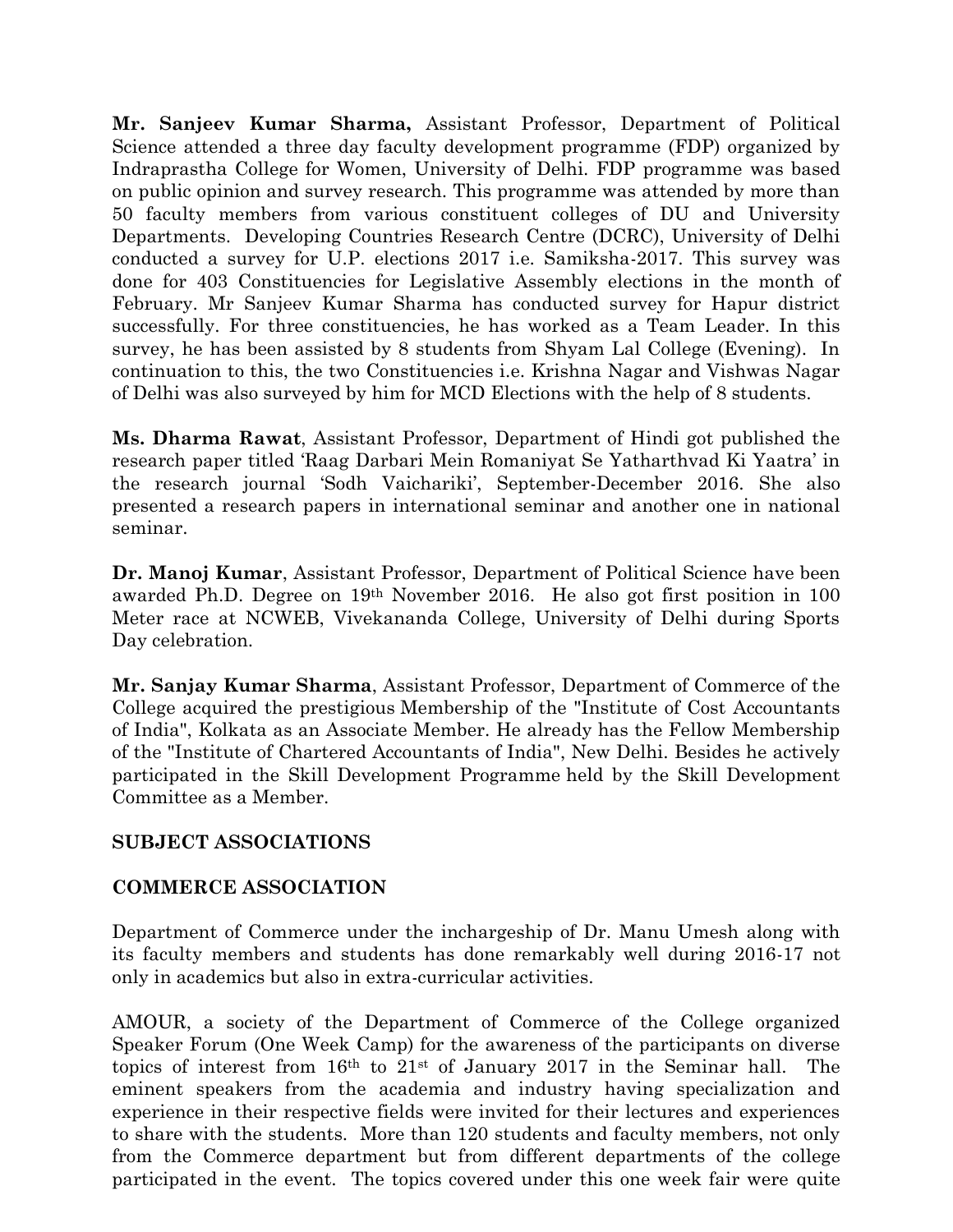relevant in today's context like GST, Demonetization, Stress Management, Make in India, Wealth Management.

The Department organized a Lecture on "Understanding the Capital Market" on 1st February 2017. The Department also organized a workshop on "How to prepare Project Report". Sh. J. K. Bareja delivered a lecture (sponsored by ICSI, New Delhi) to the students.

In this academic session, the students' society of commerce, AMOUR started the session by organizing the orientation programme for the students of new batch. The society also organized Freshers' 2016.

The Skill Development Committee of the college in the collaboration with AMOUR organized a week long workshop on "Skill Development for Career Advancement" from 17th February to 23rd February 2017. The objective of the workshop was to develop various skill among the participants in order to increase the employability and help them grow in their career.

AMOUR also organized its annual inter college departmental fest on 5th and 6th April 2017. It was a huge success because of well organized and new innovative management bases events.

Department of Commerce also organized a Talk on "Career opportunities in Civil and other Services" on 13th April 2017. AMOUR played a very active role where the students participated in various seminars which include College Seminars on "Hagiography, Humanism and Caste Hierarchy in Bhakti Movement" & on "Relevance of Dr. Ambedkar's Thought in Contemporary India".

At last but not the least, AMOUR organized a farewell party to outgoing students. After a year long hard work, now "AMOUR" is known for well organized and well managed events. The work of AMOUR created a bench mark for the other societies.

#### **COMPUTER SCIENCE ASSOCIATION**

Department of Computer Science organised various events over the course of the year.

On 21st March 2017, the Department of Computer Science successfully organized a Workshop for its students on the topic of "Operating System and Troubleshooting". The workshop was conducted by a team of professionals from Jetking. The student were shown the basics of Operating System. Also, they were shown a Hands-on Approach on how to troubleshoot different types of issues and problems that could arise in an Operating System.

On 11th April 2017, the Department of Computer Science organized a Talk on the topic of "e-Waste Management" for its students successfully. The talk was delivered by Mr. Ramesh Kumar, who is Assistant Professor in Shaheed Sukhdev College of Business Studies. The focus of the talk was to spread awareness about "e-Waste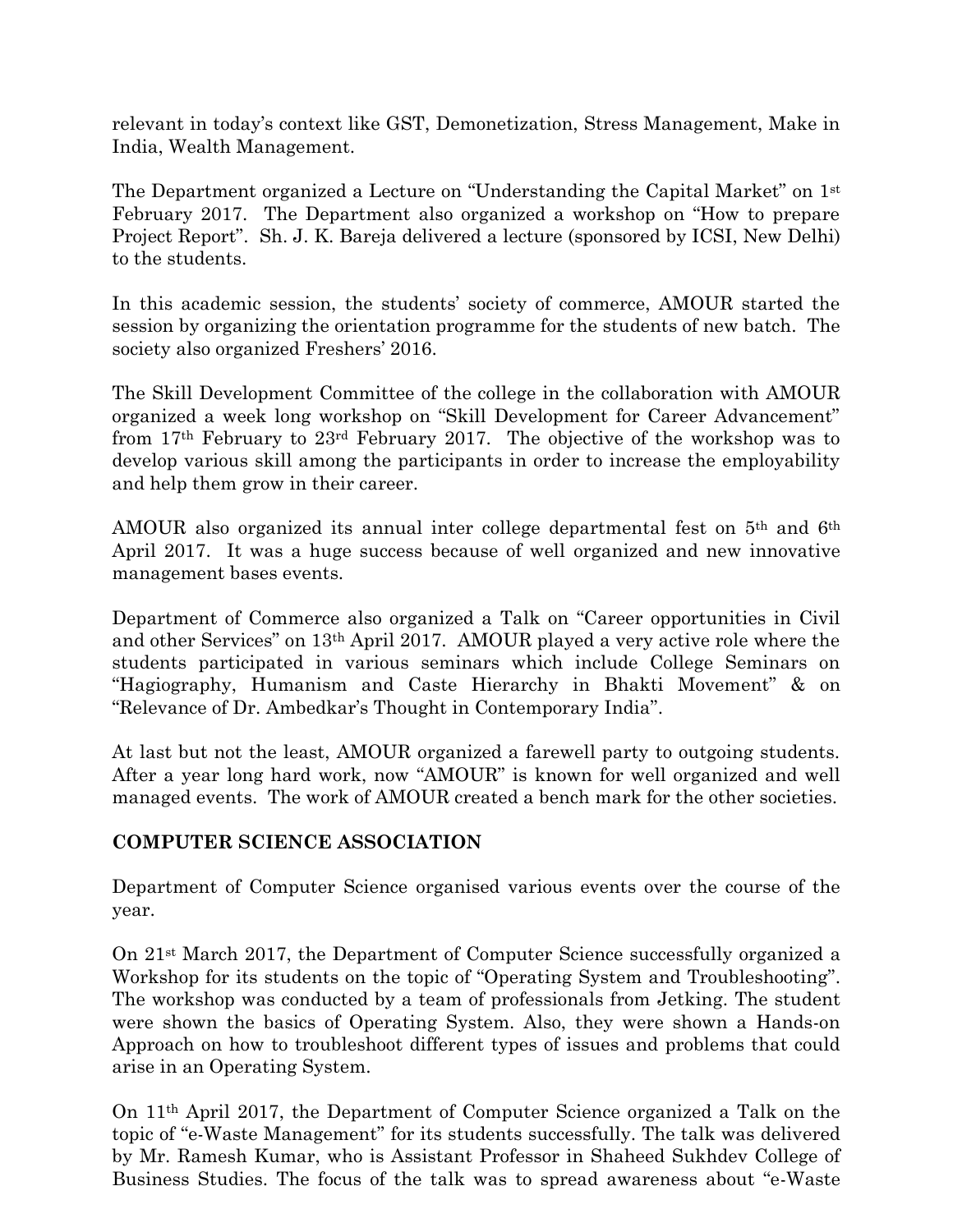Management" among the students. The speaker explained to the students the concept of e-Waste, its perils and the process to safely tackle it.

The Departmental Society of Computer Science, InspirITi, was also active during the year. The society organized a Fresher's Party for the first Year students on 30th September 2016 which was a huge success. Mr. and Miss Fresher was awarded to First Year students.

On 28th February 2017, the society organized a Talk titled "The Road Ahead…" successfully. Dr. Ajay Jaiswal, who is Assistant Professor in Shaheed Sukhdev College of Business Studies, delivered the talk to the students. The students were made aware of their future prospects by the speaker. They were also informed of the various differences in the eligibility criteria.

On 3rd March 2017, an intra-college competition titled "Creativity in HTML" was organized by the society. 14 teams participated in the event making it a success. The teams achieving 1st and 2nd position were awarded prizes and certificates.

On 7th April 2017, the society successfully organized its Annual Inter-College Computer Fiesta, AGON 2017. 48 teams from more than 06 Colleges and Institutions participated in the event making it a grand success. Different events like click-a-thon, Fire Coder etc. were organized and the winners of all the events were awarded cash prizes.

#### **ECONOMICS ASSOCIATION**

Turning over a new leaf with the Fresher's Party 2016 on 14th of September, last academic year was a remarkable one for the Economics Department per se crafting ideas and materializing them. From organizing seminars with the speakers from prestigious institutions to successfully conducting the Ecotrees 2017, Department of Economics took yet another step towards providing a conducive environment for overall growth of its students.

The Department organized Fresher's Party 2016 on 14th of September, Seminars on GST (16th September 2016) and Entrepreneurship (3rd October 2016), which were led by Prof. ATK Raman (NDIM) and Prof. Swapan Das Gupta (former dean at FMS) respectively, Two career counselling sessions- the premiere was organized in association with Unique Shiksha, primarily focusing on UPSC exams and the latter was led by Prof. Shailash Tyagi (Lloyd Business School), throwing light on careers in logistics, An intra-college competition on 'The Union Budget 2017-2018' was organised and the three winners were given opportunity to visit the parliament, Department's annual fest Ecotrees 2017 on 6th-7th march 2017 - The fest hosted four events namely - Paper Presentation, Ad-O-Mad, Bourse- The Mock Stock and Youth GST Parliament with a whopping prize money of ₹50,000, Speaker session as a part of Economics Department. The speaker session comprised lectures delivered by three renowned economists-Dr. Praveen Jha (professor at CESP, JNU), Prof. Sabyasachi Kar (IEG, New Delhi), Dr B.D.Majhi (Director of Economics, CCI, India), Farewell Party was organized on 25th April 2017, Speaker session as a part of Economics Department. The speaker session comprised lectures delivered by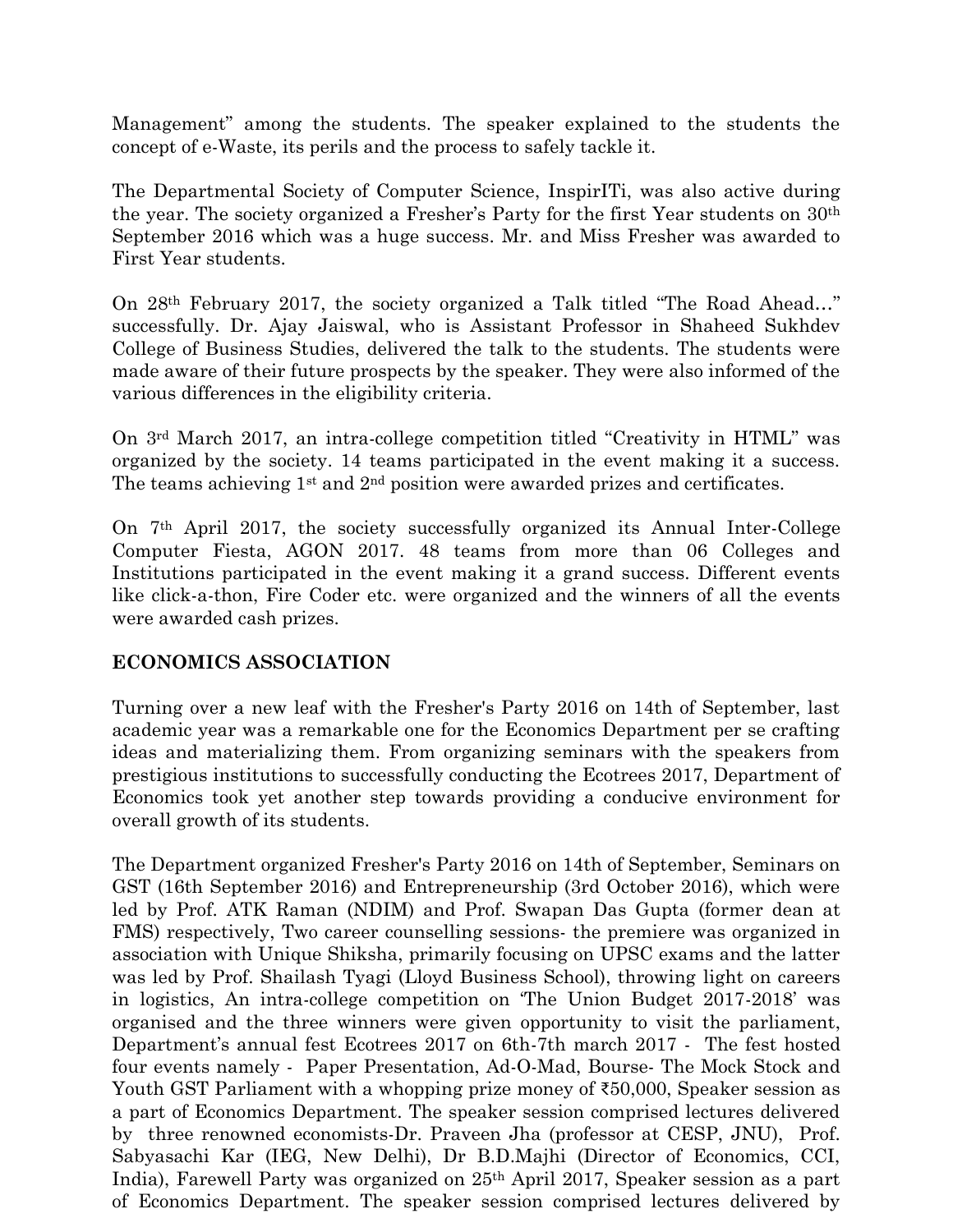three renowned economists-Dr. Praveen Jha (professor at CESP, JNU), Prof. Sabyasachi Kar (IEG, New Delhi) and Dr B.D.Majhi (Director of Economics, CCI, India).

Learning for excellence has been a sterling aspect of the Economics Department, Shyamlal College (Eve.) and it is overwhelming to note that there has been a steady progress made in the same direction. The EcoSquare has always been striving for new pathways in a quest for providing holistic development to the students and this year has been a successful in striving greater heights by hoisting a range of activities and fulfilling accomplishments.

#### **ENGLISH ASSOCIATION**

English Association of Shyam Lal College (Eve.) organized a Creative Writing Competition on 27th September 2016. Two topics were given for the competition 1. Beti Bachao Beti Padhao; and 2. Mahatma Gandhi's Contribution to Humanity. In this competition, nineteen students participated and out of them four were shortlisted for the prize.

#### **HINDI ASSOCIATION**

Srijan, The Literary Forum of Hindi Department, Shyam Lal College (Eve.) has worked throughout the session of 2016-2017 to create a Literary atmosphere amongst students, to give them opportunities to express their creative and expressive talent. It also seeks to promote and encourage them to participate in various inter-college competitions organized by different colleges of Delhi University and other educational institutions.

The Department through its Literary Forum 'Srijan' organized its Annual Literary Festival between 10th April, 2017 to 18th April, 2017 in which events like poetry recitation competition, quiz competition, essay writing competition and talks were held.

Our Hindi (Hons.) students performed very well in literary competitions organized by various colleges of Delhi University. IIIrd year student Sri Dipesh Kumar continued his previous achievements and won 6 first prizes and many other prizes in poetry, creative writing and quiz competitions.

#### **HISTORY ASSOCIATION**

The Department of History under the guidance of Dr. D.N. Singh has organized educational trip on 11.04.17 for students and teachers. Students visited TUGHLAQABAD FORT, QUTUB COMPLEX AND HAUZ KHAS to interact with our heritage. Dr. Singh has co-authored a research article "A Prince, a Monk, a Lord Surprisingly an Environmentalist" in International Journal of Historical insight and research in 2016. The Department also actively participated in the different activities in the college. Dr. Pramod Kumar is actively working for NAAC as a convener. Dr. Manish Karmwar has presented a research paper entitled Aryan Invasions: Are we `indigenous? In Aryan Invasion Theory and Dr. B.R. Ambedkar organized by Nehru Memorial Museum and Library, Delhi, India, 30 May, 2016.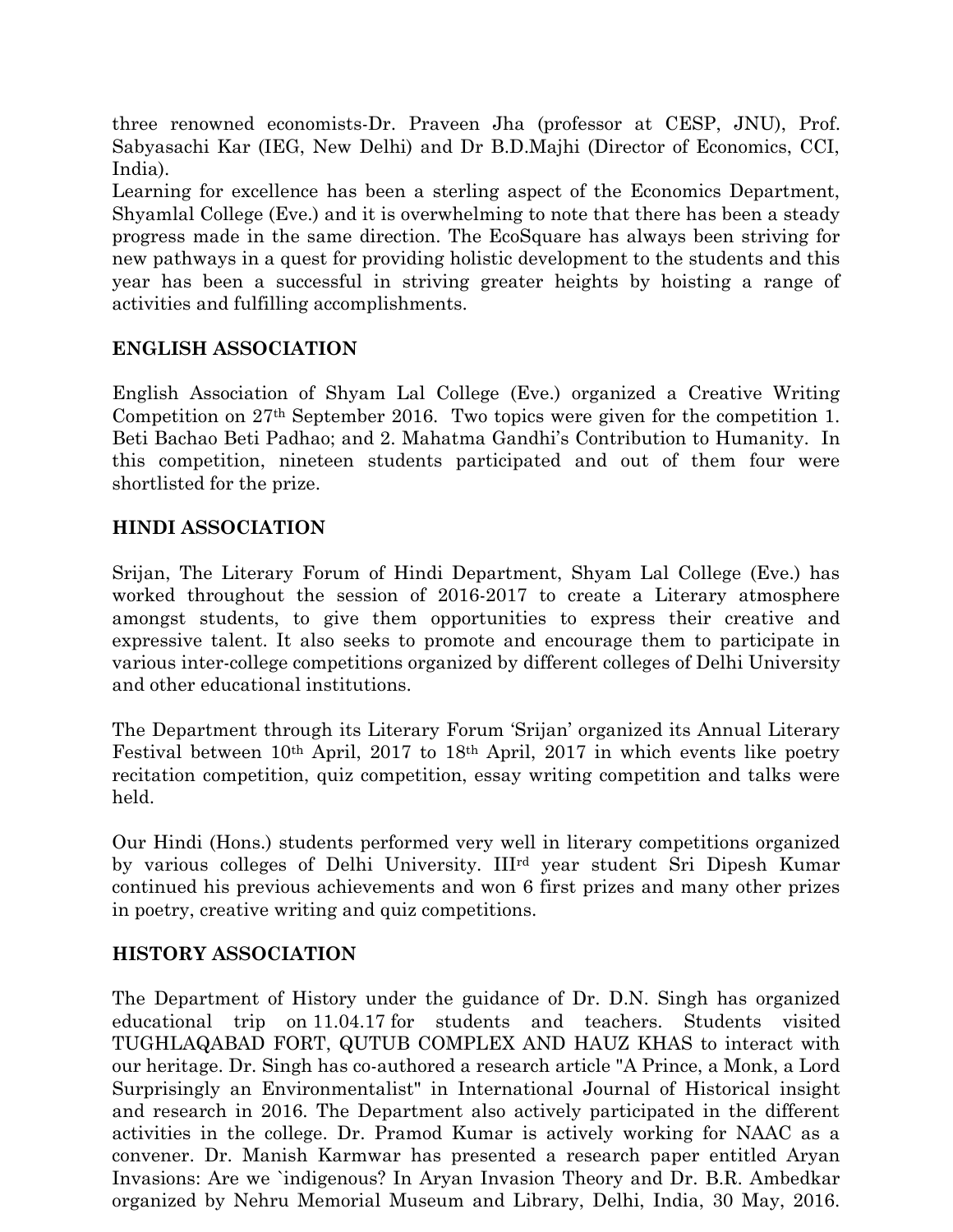Delivered an Invited Lecture on African Diaspora in India: A Historical Study at Nehru Memorial Museum and Library (NMML), Delhi, India, 6 June, 2016.Also Delivered an Invited Lecture on Delhi Water Bodies (Baolis) at SLC (E), University of Delhi, India, 28th February, 2017. Dr. Karmwar has been a part of curriculum committee and also delivered a series of lectures in the orientation programme conducted by SCERT and DIET. In 2016 he has authored a book "1898 Fashoda incident" on Scramble for Africa (ISBN:9789385022005).

#### **POLITICAL SCIENCE ASSOCIATION**

Prerna, the Political Science Association organized a talk on "Your Law your Rights". Professor Ujjwal Kumar Singh, Department of Political Science, University of Delhi delivered a talk on the above mentioned topic. Mr. Ritesh Bhardwaj, Mr. Manoj and Mr. Sangia Ram Negi have submitted their Ph.D. thesis during this academic session.

#### **STUDENTS' ADVISORY**

Under the convenorship of Dr Aditya P Tripathi, duly elected Students' union was active throughout the year and positively raised issues related to students' welfare and holistic development. The Oath ceremony was attended by Shri Om Prakash Shrma, M.L.A Rohtas Nagar, Delhi as Chief Guest.

The annual students' union fest "Vasantika- 2017" was organised in the last week of March 2017 which was appreciated by all the students as it encompassed intercollege competition on Mono Act, Photography, Nukkad Natak,Ad-O-Mad,and many others having attractive cash prizes . The eye catching point of the event was performance by 'The Landers" which attracted huge audience.

Convener of this committee extends his word of appreciation to the office bearers; viz,Ankit Kumar Rai- President, Israr Khan - Vice President, Robin Tyagi– Secretary, Sakshi Upadhyay - Joint Secretary, Srishti - Treasurer, Sakshi Choudhary and Umang Jain – Central Councillors for their co-operation through out the year. **Mr Ankit Kumar Rai, President Student Union** deserves special appreciation for his relentless efforts and contribution not only to the union related activities but also to the important events and programmes like Placement and Art, Drama and Cultural society of the college.

#### **NCC**

Shyam Lal College (Eve.) NCC Unit not only strives to provide a suitable environment to motivate the youth to take up a career in the Armed Forces, but also to train and motivate youth, and inculcate spirit of comaye and bravery to face any sort of situation in Life under the guidance of LT Anil Kumar, Assistant Professor and Associate ACC Officer (ANO). LT Anil Kumar was awarded the rank of Lieutenant in Army on 19/10/2015 with personal commission NO.NCC/04110026 after completing PRCN/SD/158 Comde as per Section 21(5) of National Cadet Corps.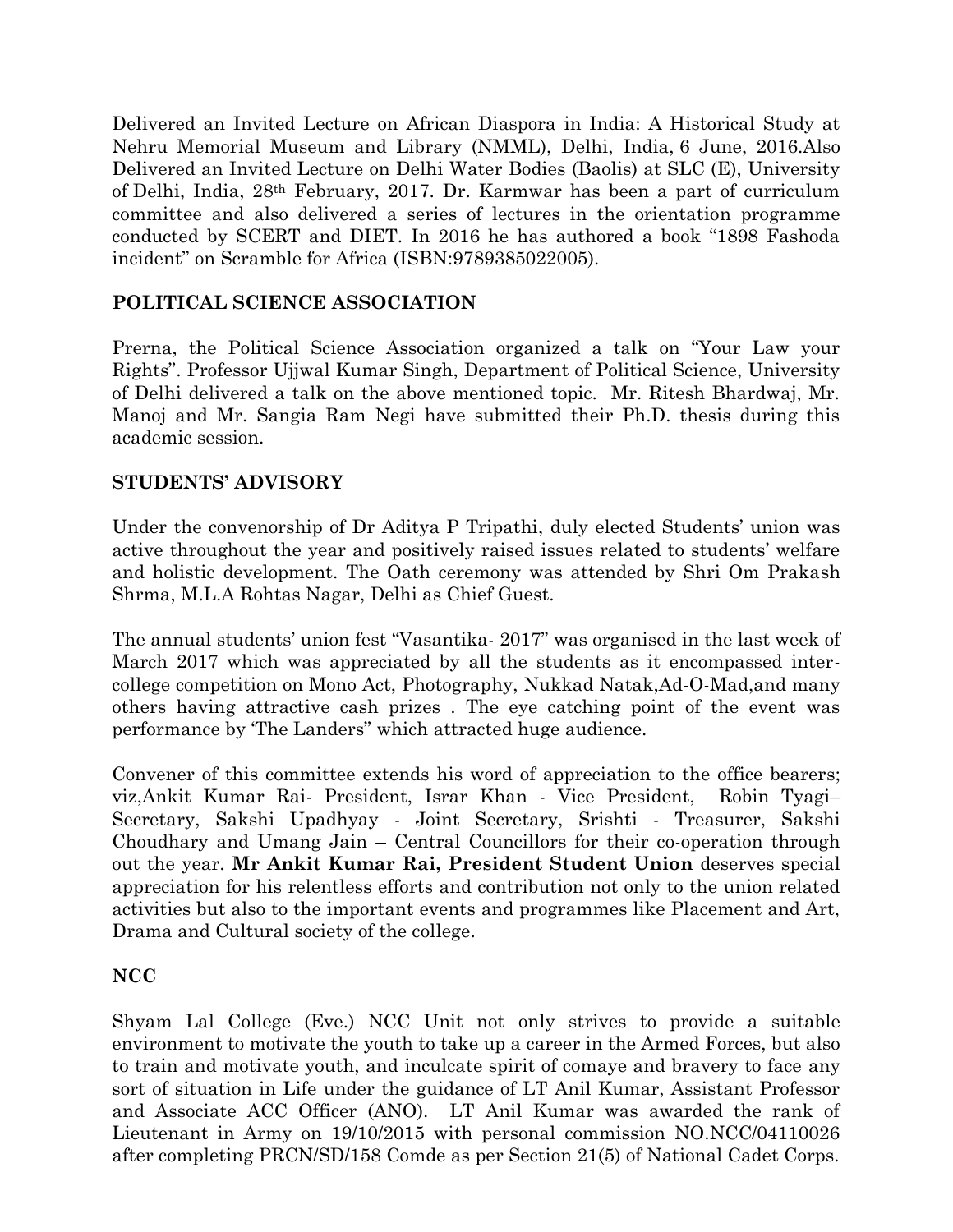NCC Unit of our College is Associated with 5 DBN of Group HQ Delhi B. Total sanctioned strength allocated to our institution is 160 cadets and each cadet is selected through the proper selection procedure as co-ordinated with the Unit.

In the Year 2016-17:

- 80 cadets participated in Yoga International Day of Yoga, 2016
- 50 cadets participated in Swatch Bharat Abhiyan.
- SUO Nitesh, JUO Hasan Karim were selected in Amar Jawan Jyoti at India Gate.
- JUO Shri Shankar, JUO Shivam Kumar selected for Thal Sainik Camp.
- Cadet Ankit Kumar successfully completed para slithering camp at Delhi Cant on the occasion of Prime Minister Rally.
- Cadet Tink Chauhan selected for para sailing camp.

# **DISCIPLINE**

Discipline Committee under the Convenership of Dr. Ramesh Kumar has actively participated in all the events organized by the students and the college.

The overall environment and decorum was maintained throughout the year and no case of indiscipline was reported. To ensure female safety, frequent rounds of the faculty were conducted by the Committee members.

# **NSS**

As we know that National Service Scheme (NSS) is an organization of the College. It keeps on organizing student friendly activities almost every year. In this Academic session, NSS organized an Orientation Function and also organized 'Nukkad Naatak' and Poster Making on the theme of 'ill-effects of Drug Addiction' (24th September, 2016), a lecture on public participation in promoting integrity and eradicating corruption (2nd November, 2016), two NSS Volunteers as College Ambassadors were sent in the programme Systematic Voter Electoral Education participation in Delhi University (10th February, 2017), also organized various programmes on Dry Day, National Voter Day, National Youth Day and World Water Day etc.

# **ECO-CLUB**

The ECO-Club started its activities with Papaya and Ashwagandha Plantations on 10th October, 2016 an Eco-friendly Diwali was celebrated on 26th October, 2016. The Eco-friendly Diwali was celebrated with Diyas.

A poster making competition was organized on  $10<sup>th</sup>$  February, 2017 on "Indhan Sanrakshan ki zimmedari jangan ki bhaagidari". About 35 students participated in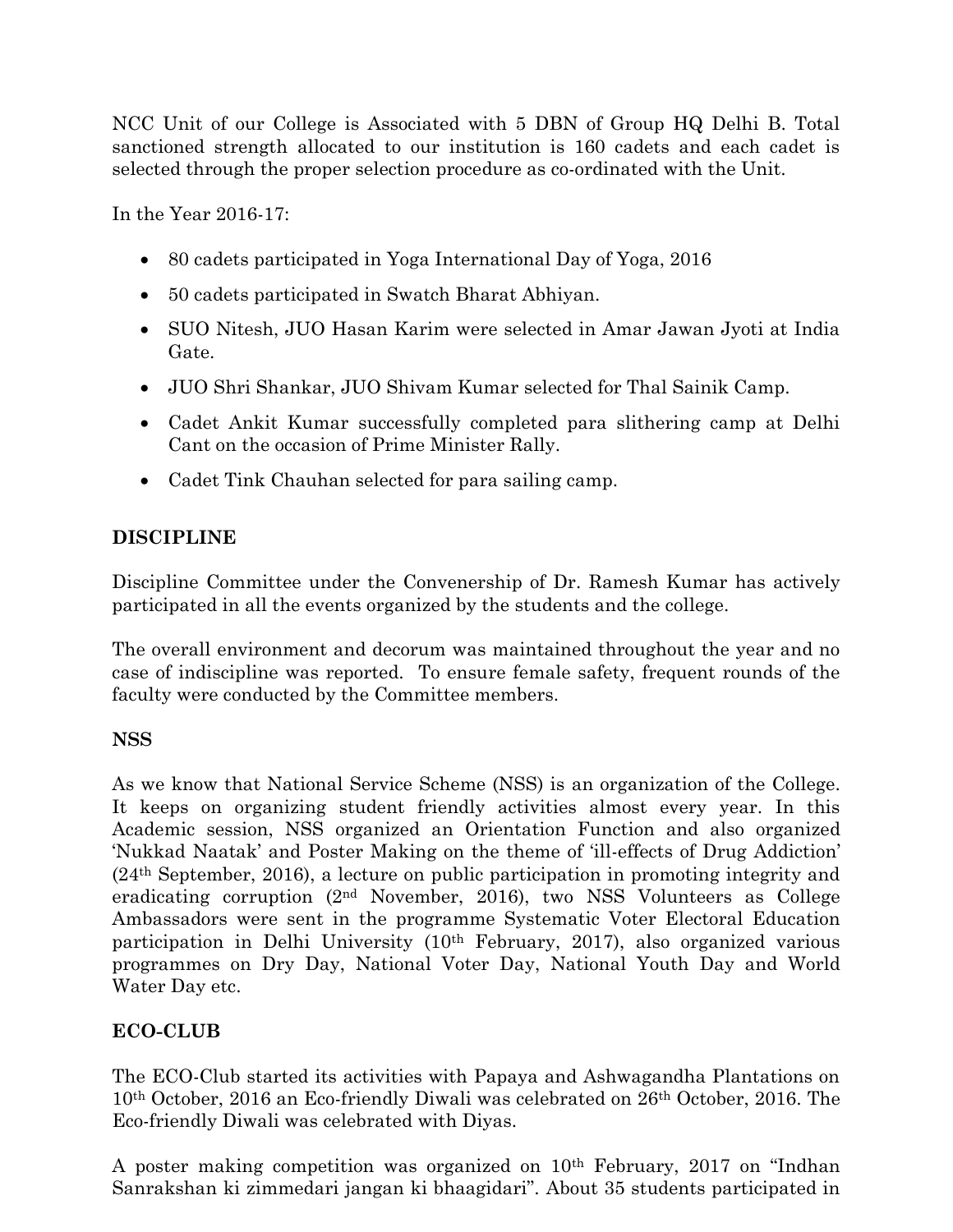this event. Five cash prizes were given to best three posters and two consolation prizes.

A study tour was organized to Harike Wildlife Sanctuary near Amritsar from 20th February, 2017. Eleven student and four faculty members of the College joined the tour. The tour was appreciated by all the students. The students were familiarised with eco-system beyond Delhi.

Another activity organized was a talk on Baolis and Environment Conservation by Dr. Manish Karmwar. The talk was followed by Eco-friendly Holi Celebration with Chandan. The programme was attended by about 120 students.

#### **INTERNAL COMPLAINTS COMMITTEE**

The committee under the able convenership of Dr. Stuti Gupta along with the Nodal Teacher and other members of the committee organized interviews to select gender champions for the academic session 2016-17 as per the guidelines issued by the University. The Committee organized an Intra –college competition in the month of October 2016 which included Poetry Writing, Slogan Writing and Object Painting. It also organized two-day Inter-College fest in February 2017 encompassing activities like Creative Writing, Debate and Power Point Presentations which were very much appreciated by the students of other colleges as well. Apart from this, an interactive question-answer session was also organized by Dr. Sujata in the Month of January 2017.

The gender champions put up various signages related to gender issues and helplines at key places and notice board (s) of the College. They actively informed and raised awareness among students regarding various gender issues.

#### **LIBRARY**

Our library has 49,652 books and subscribes 12 Hindi & English Newspapers, 30 magazines and journals at present. Open access facilities to students and staff are available on ground floor and upper library building. The College Library on the ground floor as well as upper stacks areas are air-conditioned.

The library is computerized with bar coded books and membership cards. Xerox facility is also available for the staff members. The Computer lab with 36 computers is also available to students for searching the Delhi University Library resources and other resources through internet facility.

#### **MAGAZINE COMMITTEE**

Shyam Lal Evening College publishes its college magazine annually. College magazine is an ultimate saga of the beautiful and blessed minds of the students, written by the students, for the students. There is an ambitious and talented team of students, who with the support of respected teachers showcase the talent of their college mates by thoroughly proof reading and editing wherever required. The team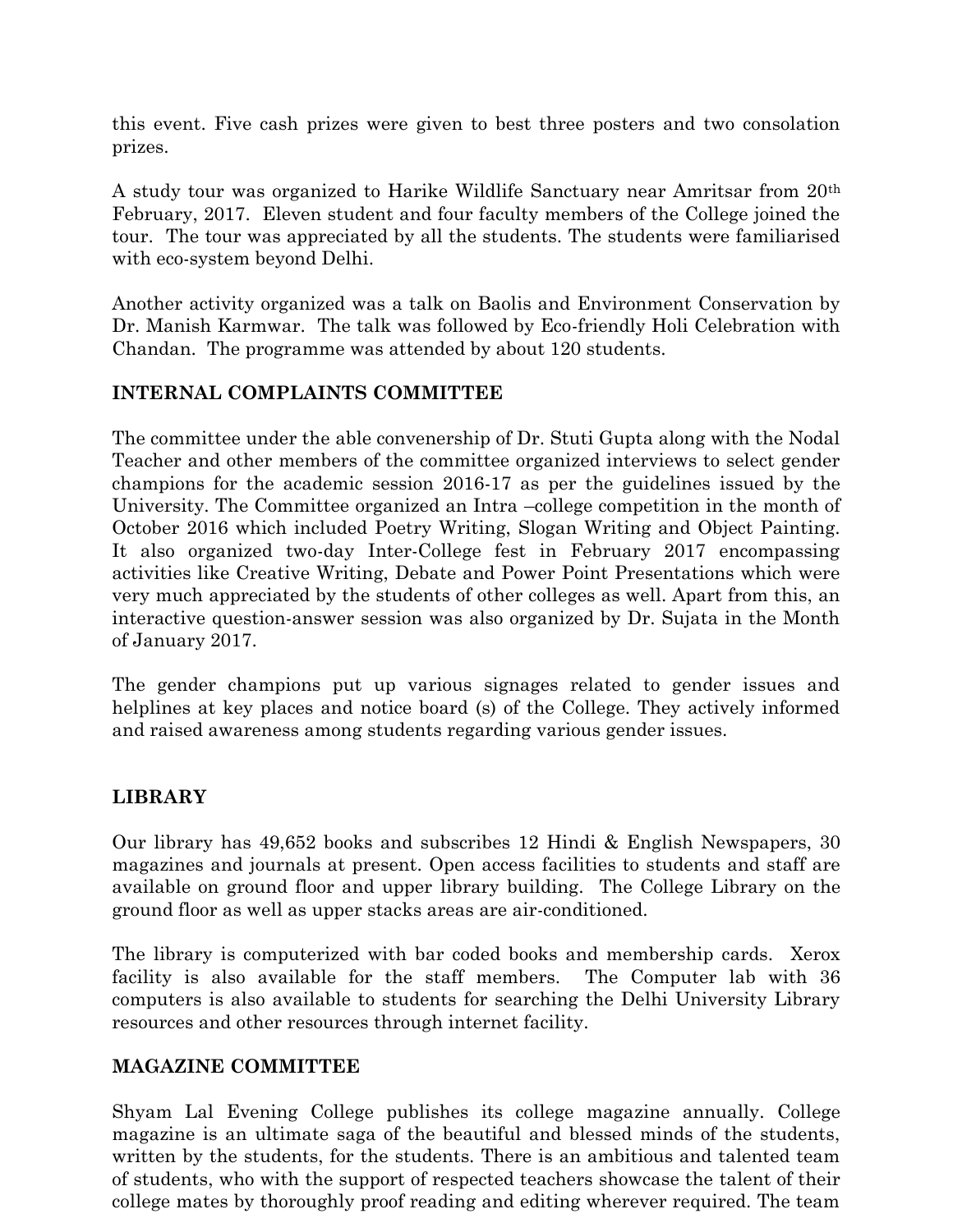of mentors supervise and thus provide the readers of the magazine connect to the campus life.

The college magazine attempts to inform, educate, engage, inspire and also entertain a diverse readership. It also reflects the values which we try to imbibe in the students of our college. The magazine constitutes of original articles in the form of prose, self-composed poetry, short story, features, short essays, activities of the college, photographs of various events organized by the committees of the college. Under the able guidance of Dr. Pravin Kumar, Hon'ble Principal of our college, Dr. Sandeep Kumar Yadav, Dr. Amit Singh, Dr. Deepika Verma and Ms. Gauri Saxena and the Students of the Editorial Board have timely got the magazine printed. It was lauded by one and all.

#### **SPORTS**

Annual Athletic Meet was held on 09.03.2017 and Mr. BHAWANI SINGH (International Wrestler), (ARJUN AWARDEE) was the Chief Guest. Our College organized Padamshree Lala Shyam Lal Inter Class Cricket Tournament.

Our College various teams as Cricket, Foot-ball, Volley-ball, Hockey, Kabaddi, Boxing, Judo, Athletics Badminton and Wrestling have taken part in Inter College Tournament this year.

Women wrestling team got 4<sup>th</sup> place in Inter College Women Wrestling Championship.

Men wrestling team got 2nd place in Inter College Men Wrestling Championship.

Sumit Mavi, B.A. (H) Hindi IIIrd Year got 1st place in Inter College Wrestling Championship and represented University of Delhi at Inter University Championship held at Sirsa. He has taken part in Junior Wrestling National Championship held at Patna.

Surjeet Singh, B.A. (H) Hindi IIIrd year got 1st place in Inter College Wrestling Championship and he has also participated in Inter University Championship held at Sirsa.

Amit Kumar, B.A. (H) Hindi IInd year got 3rd place in Greco Roman Wrestling and 2nd place in free style Inter College Wrestling Championship.

Anuj, B.A. (H) Hindi Ist year got 2nd Place in Inter College Greco Wrestling Championship and taken part Senior State Wrestling Championship held at Jasola, New Delhi.

Ravi, B.A. (P) IInd year got 3rd Place in Greco Roman Inter College Wrestling Championship.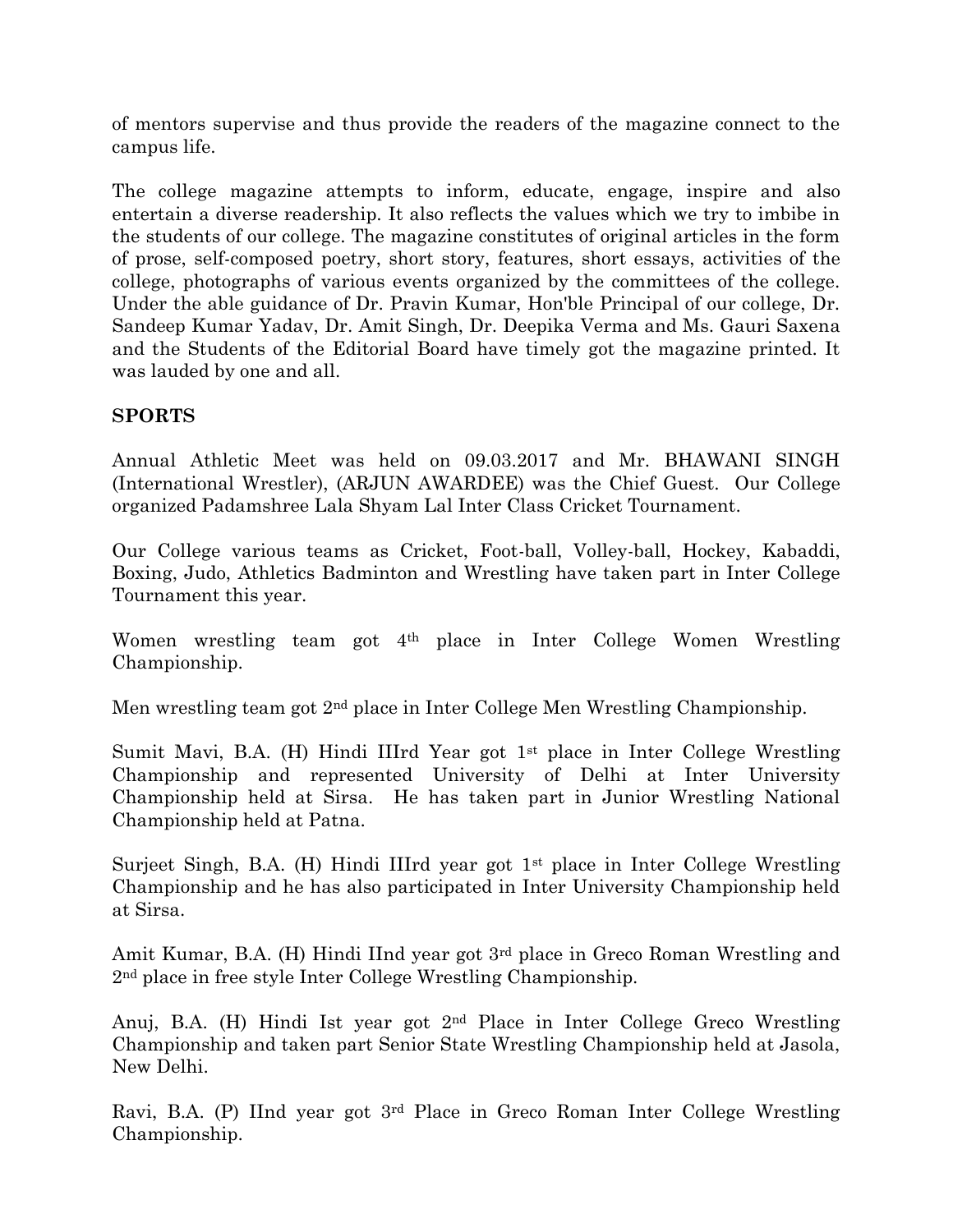Karan Bhardwaj, B.A. (P) Ist year got 3rd Place in Greco Roman Inter College Wrestling Championship. He participated in Delhi State Kabaddi Championship held at Tekhand, New Delhi.

Neha, B.A. (H) Hindi IInd Year got  $1<sup>st</sup>$  place in Inter College Women Wrestling Championship and represented Inter University Championship at Sirsa. She has taken part in Junior Wrestling National Championship held at Patna, in Senior State Wrestling Championship and secured 2nd Place held at Jasola, New Delhi. She has taken part in Bharat Kesri Wrestling Championship held at Ambala.

Megha, B.A.  $(H)$  Hindi IInd Year got  $1<sup>st</sup>$  place in Inter College Women Wrestling Championship and selected for Inter University team and taken part in Inter University Championship held at Sirsa. She has secured 2nd place in Senior State Wrestling Championship. She has taken part in Junior National Wrestling Championship held at Patna.

Geetanjali, B.A. (H) Hindi IInd Year got 2nd place in Junior State Wrestling Championship held at Jasola, New Delhi and secured 3rd place in Senior State Wrestling Championship.

Mihir Katoch, B.A. (H) Economics IIIrd Year has participated in Delhi State Badminton Tournament held at Delhi. He has taken part in All India Senior Ranking Badminton Tournament, Itanagar, Arunachal Pradesh. He has taken part in All India Senior Ranking Badminton Tournament held at Thrissur, Kerala. He has taken part in Senior Ranking Badminton Tournament held at Bareilly, U.P. He has taken part in All India Senior Ranking Badminton Tournament held at Pune, (M.S.).

#### **ART, DRAMA & CULTURAL SOCIETY**

Under the convenorship of **Dr. Ashwani Jassal**, Abhivyanjana – Art , Drama and Cultural society has achieved new heights during the session of 2016-17.This year Abhivyanjana has started its two new wings "Yathaarth" and "Abhivyakti" which takes care of the Dramatics and Dance sections of the society respectively.

The society has also appointed the President , Kanak Gupta and Secretary , Priya respectively to coordinate among other students and ensure the best results in all the three sections of Abhivyanjana.

Like previous years Abhivyanjana has organized its two day Annual Inter College Fest – **GENESIS'17**. Along with the musical, dance, and dramatics events, this year we included ramp walk , group dance , street play, rangoli making , face painting and photography competitions also. Introducing these events to our fest made a huge difference to the programme if we compare it to previous records. More than 100 applicants registered from different universities. Names of universities/colleges are as follows:

• **Delhi University**-Hindu College, SGTB Khalsa College ,Shaheed Sukhdev College , B.R. Ambedkar College, Mata Sundri College, Dayal Singh College,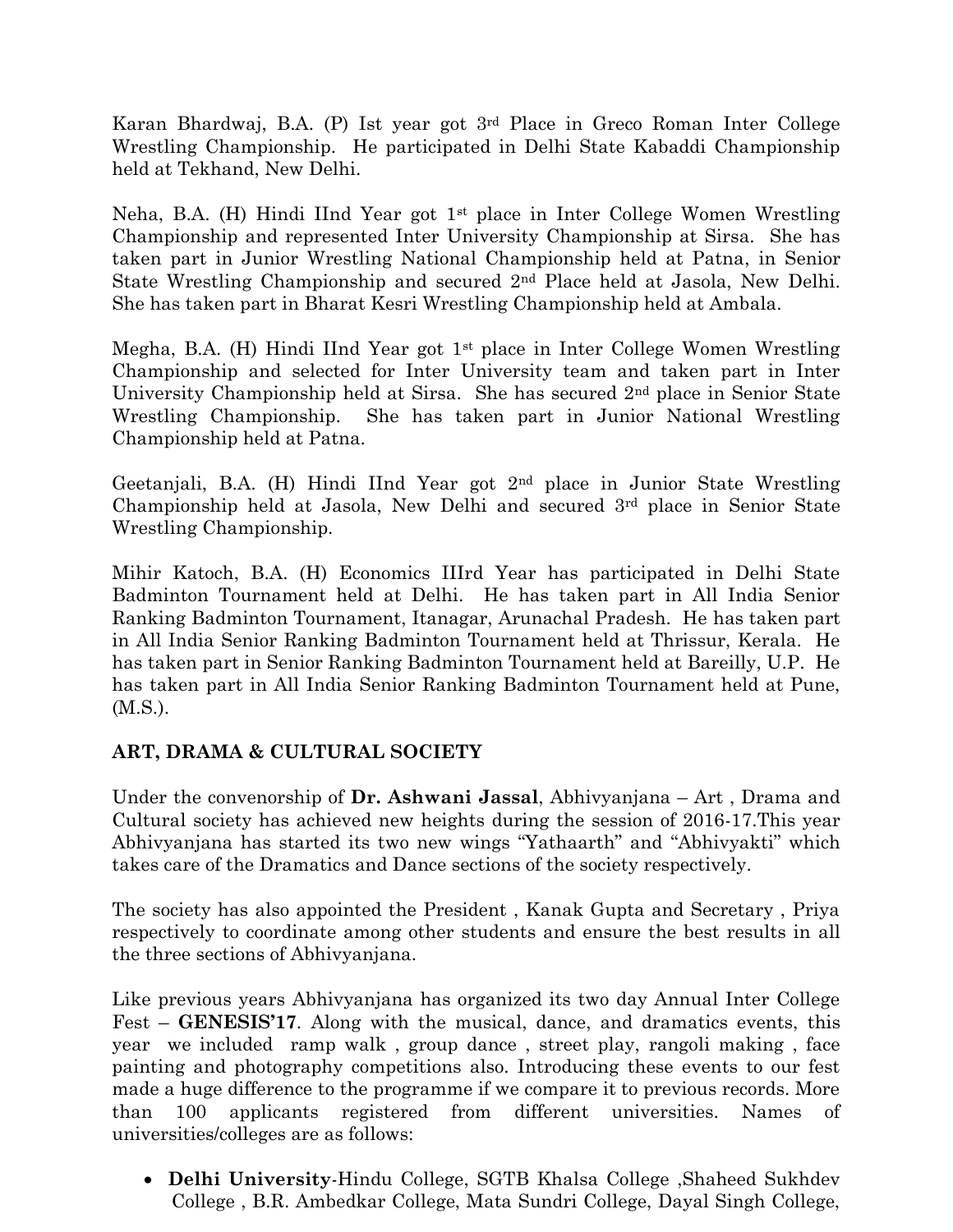Laxmi Bai College, Deshbandhu College, Gargi College, Satyawati College, Hansraj College, Shivaji College, Rajdhani College and so on.

- **Guru Gobind Singh Indraprastha University**-Maharaja Agrasen Institute of Management Studies, Vivekananda Institute of Professional Studies, Northern India Engineering College.
- **Amity University**-Amity University of Bio Technology.

Best teams were short listed among all the registrations .Number of teams that participated are as follows:

#### **TEAM EVENTS –**

| Event Name             | Participation      | Participation | Total No. of  |
|------------------------|--------------------|---------------|---------------|
|                        | From Other         | From Shyamlal | Participation |
|                        | University/College | College (Eve) |               |
| "Alankaar"-Street Play | 12 Teams           |               | 12 Teams      |
| Competition            |                    |               |               |
| "Maquillage"-Face      | 5 Teams            | 2 Teams       | 7 Teams       |
| Painting Competition   |                    |               |               |
| "Rangrezz"-Rangoli     | 9 Teams            | 7 Teams       | 16 Teams      |
| Making Competition     |                    |               |               |
| "En Route Danza"-      | 11 Teams           | 9 Teams       | 20 Teams      |
| Group Dance            |                    |               |               |
| Competition            |                    |               |               |

#### **SOLO EVENTS -**

| Event Name            | Participation From | Participation | Total No. of  |
|-----------------------|--------------------|---------------|---------------|
|                       | Other              | From Shyamlal | Participation |
|                       | University/College | College (Eve) |               |
| "Shoot The Shot"-     | 8 Entries          | 6 Entries     | 14 Entries    |
| Photography           |                    |               |               |
| Competition           |                    |               |               |
| "Pasadizo"-Ramp Walk  | 8 Entries          | 8 Entries     | 16 Entries    |
| competition           |                    |               |               |
| "Footwork"-Solo Dance | 13 Entries         | 3 Entries     | 16 Entries    |
| Competition           |                    |               |               |
| "Aarohi"-Solo Singing | 7 Entries          | 8 Entries     | 15 Entries    |
| Competition           |                    |               |               |

Last but not the least, for the development of the society, Abhivyanjana has also focused on getting online and offline feedback about its fest - **GENESIS'17.** The society is hoping to achieve other mile stones in the future.

#### **GANDHI STUDY CIRCLE**

Gandhi Study Circle organized many events during the session 2016-17 under the in charge ship of Dr. Amit Singh. On 28th September 2016 Gandhi study circle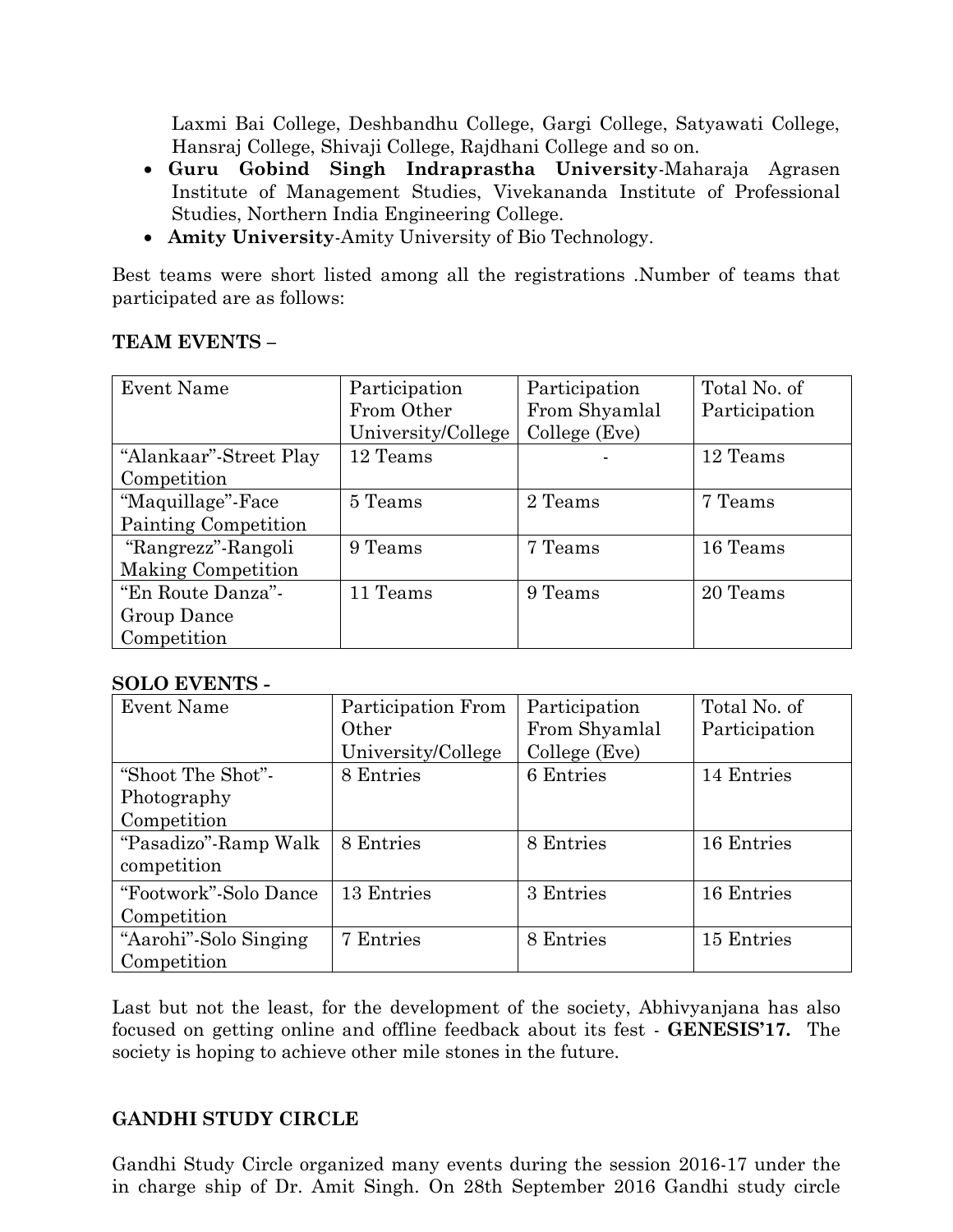organized a programme to celebrate Gandhi Jayanti .Different activities held in the celebration like Gandhi ji ke Priya Bhajan, a small documentary on Mahatama Gandhi & a play "Bapu tere desh mein" by Volunteers.

On 2nd October, 2016 our Volunteers attend a programme" A Day with Gandhi" with Ms Gauri Saxena, member Gandhi study circle at National Gandhi museum, Rajghat.

On 30th January our Volunteer with Sh. Tek Chand (Deptt. of commerce) attended a programme at Gandhi Bhawan, University of Delhi on the eve of Martyrs Day. Many other programmes attended by our volunteers & faculty members at Gandhi Bhawan on November 2, 2016. Gandhi study circle organized an event" Public Participation in Promoting Integrity and Eradicating corruption" with collaboration of NSS unit of the College. On February 17, 2017. Gandhi study circle organized a film screening" Nil Battey Sannata" With a vibrant Panel discussion. Gandhi study circle organized a Intra College Debate competition with cash prizes to promote the Women empowerment on topic" Woman is the Companion of Men Gifted With Equal Mental Capacities. On 27.3.2017. Gandhi Study Circle organized a Charkha Training Programme (Charkha Pahar) for Skill Development. On April 7, 2017. Students and teachers learnt Charkha by Dr. Sita Bimbrahw & Seema Rani. Dr. Sita Bimbrahw, Dr. Pravin Kumar (our Principal) gave their views on socioeconomic importance of Charkha during the Freedom Movement in the programme.

#### **GARDEN COMMITTEE**

The garden committee of the college under the Convenership of Dr. Kusum Devi and her team has been actively engaged in the upkeep of the college nursery. The nursery of the college has variety of plants. In addition, this year too, varieties of seasonal and permanent plants as Kale, Petunia, Marie-Gold, Salvia, Stock, Rabix and Erica Palm, Crotons, Aerocaria, Dwarf Snake Plant and so on as efforts are being made to enhance the variety of plants and equipments in the college nursery. The Garden Committee also engages in decoration on various occasions in the college.

#### **COMPUTER SOFTWARE & WEBSITE COMMITTEE**

The College has three computer labs which are functional with open source software. The College has its own website i.e. [www.shyamlale.du.ac.in](http://www.shyamlale.du.ac.in/) (updated as per NAAC requirement) fully functional and user friendly. The computer labs are free from power failure, and are well equipped with the state-of-the-art infrastructure.

#### **ENABLING UNIT**

Enabling unit has been set up in the College for taking care of PwD students and faculty members. Laptop has been provided to one VH student in the College with speech software.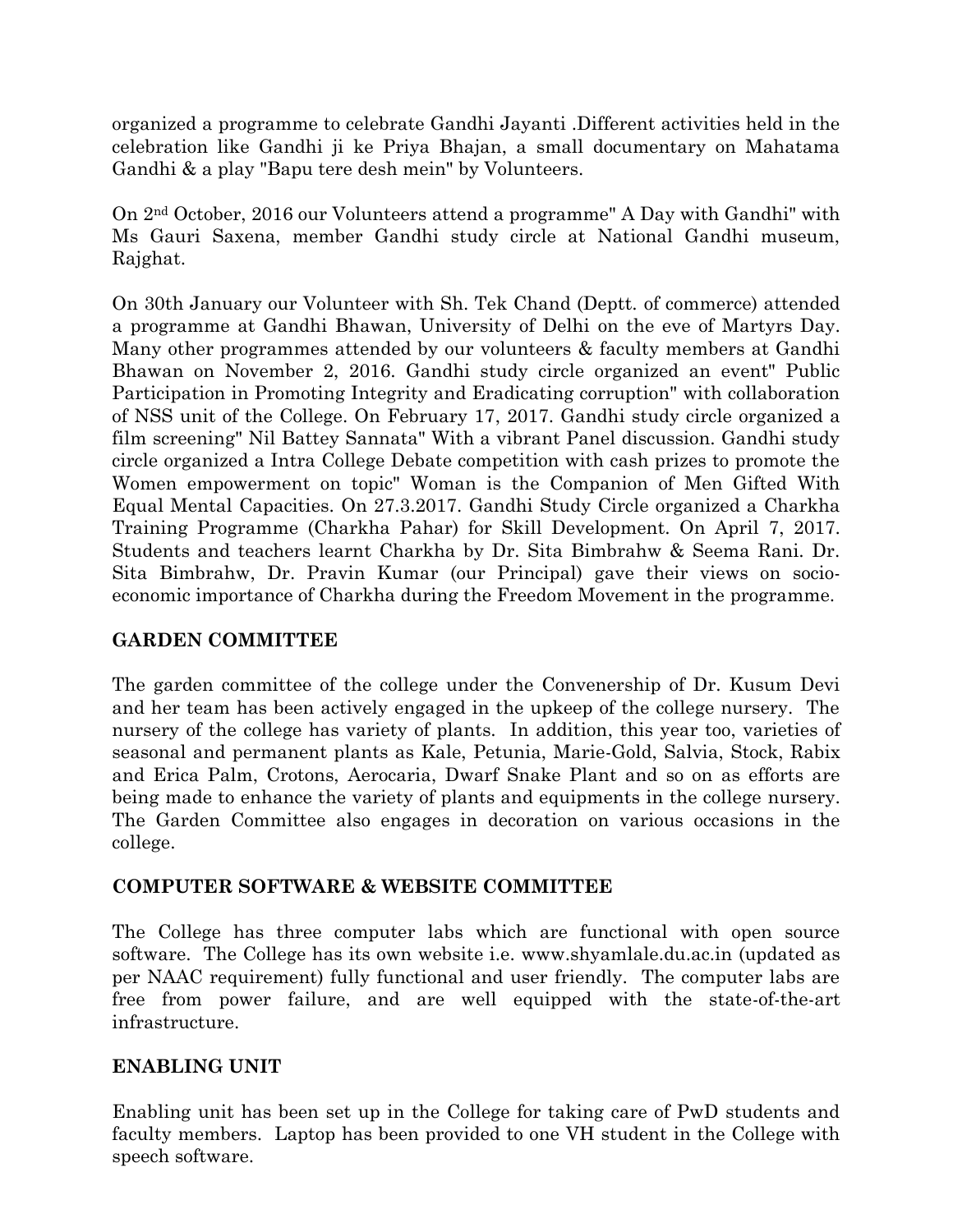#### **ASPIRARE: AN INTERNATIONAL JOURNAL OF COMMERCE & MANAGEMENT**

The College published the Volume No 3, September 2016 of Aspirare, an International Journal of Commerce & Management (Print & online both) which is An Annual Refereed and Blind peer Reviewed Journal under the leadership of Principal, Dr. Pravin Kumar, as Editor-in-Chief, Dr. Aditya P. Tripathi, as Managing Editor, Dr. R.L. Gupta as Associate Editor, Dr. S.P. Sharma, Dr. Pramod Kumar, Ms. Ila Bhushan and Mr. Ashwani Jassal as Associate Managing Editors in the Editorial Board.

The Journal was released by Patron, Mrs. Savita Gupta, Hon'ble Chairperson, Governing Body, Shyam Lal College at the International Seminar on 'The Relevance of Dr Ambedkar's Thought in Contemporary India', held on 14th-15th February, 2017 at ILLL Auditorium, New Delhi. This year the Journal had applied for its inclusion in the UGC List of Journals to augment its value in academic fraternity.

#### **PLACEMENT CELL**

Placement Cell under the leadership of Dr Aditya P Tripathi and patronage of Dr. Pravin Kumar, Principal of the College organized the 'Placement Week' from March  $21<sup>st</sup>$  to  $25<sup>th</sup>$ ,  $2017$  in which a total of 178 students were shortlisted /Selected with reputed employers like ICICI Prudential, HDB Finance, Vodafone, RBL Bank, and other reputed companies. There are approximately 8-10 Companies which are expected to visit the campus after exams.

#### **WUS HEALTH AWARENESS COMMITTEE**

WUS Health Awareness Committee, under the able convenorship of Dr. Renu Gupta, organised a sucessful Blood Donation Camp on 12th April, 2017. Dr. Bharti Arora, Dr. Stuti Gupta and Dr. Ramroop Meena, as member of the Committee, lend their full co-operation and support for the event.

More than 50 students came forward for the Blood Donation, Enthusiastic response from the students was well appreciated by the team of 14 doctors and Medical personnel from two prominent hospitals - Guru Tegh Bahadur Hospital and B.L. Kapur Hospital. Teaching and Non-teaching staff member also participated in the Health Check-ups conducted on the occasion.

The Committee made sure that all the Blood Donors received Blood Donor's Card, Certificates and also refreshment for recuperation. Apart from this major event, the committee ensured that hygiene and cleanliness standards are maintained in the college throughout the campus, at all times.

It was resolved that a social cause like Blood Donation Camp must get due attention and appreciation in future as well.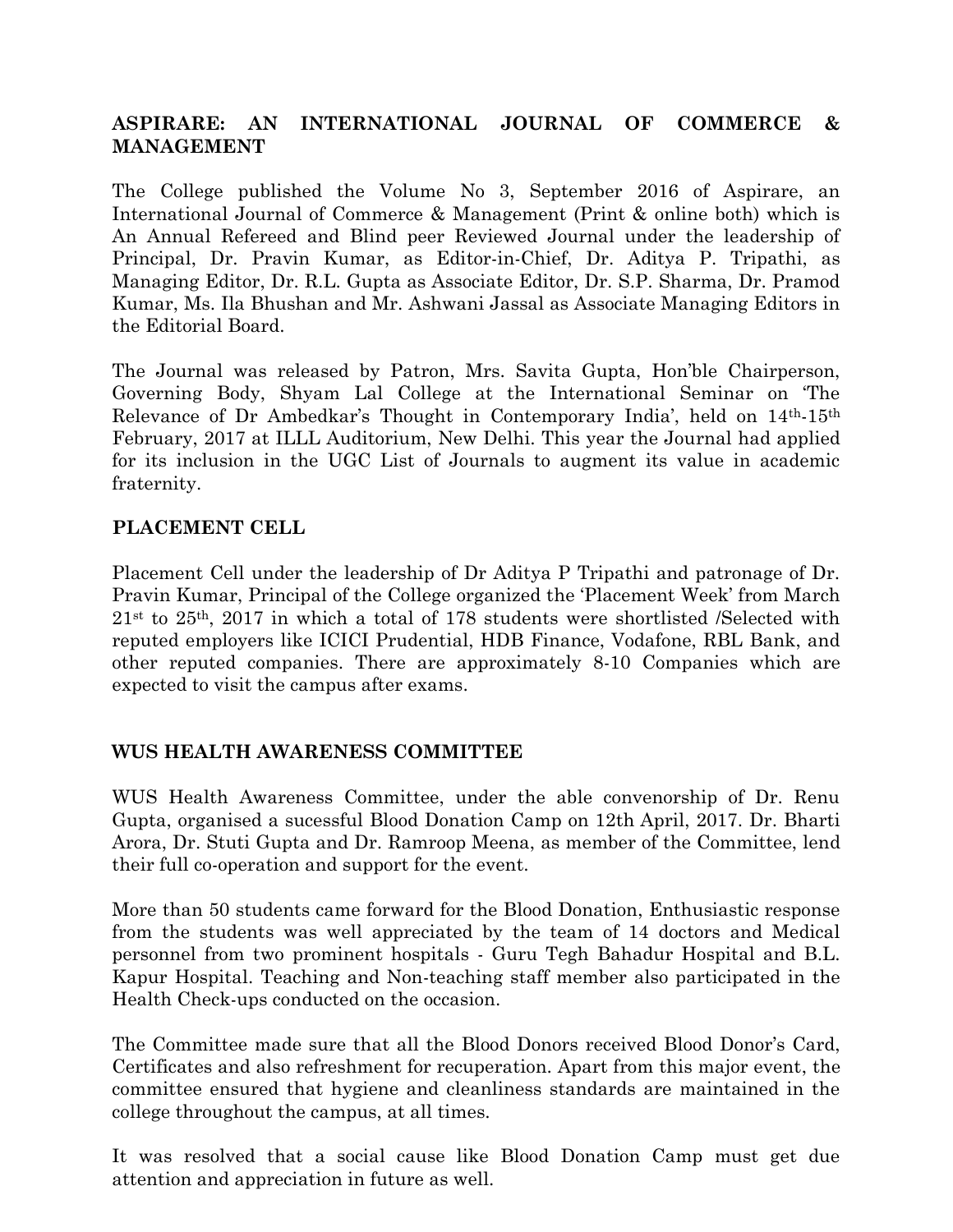#### **SKILL DEVELOPMENT COMMITTEE**

One Week Workshop on "Skill Development for Career Advancement" [17th – 23rd February, 2017]

"Skill Development Committee" of the college under the convenership of Dr. R.L. Gupta organized a week long workshop on "Skill Development for Career Advancement" from 17th to 23rd February, 2017 in the Seminar Hall. The objective of the workshop was to develop various skills among the participants in order to increase their employ-ability and help them grow in their career. The workshop gave an opportunity to the participants to acquire new skills and advance the skills already acquired. The students also participated in various activities in the course of the workshop and advanced their skills useful to them in their future career. Resource persons having rich experience in their respective fields of knowledge were invited to conduct the workshop with more than 100 students and many faculty members from different departments of the college participated in the workshop. The broad skills acquired by the students during the course of the workshop included Financial Skills for wealth creation and maximization, Skills for success in interviews, Behavioural Skills, Presentation Skills, Group Discussions, Communication Skills, Organizing & Event Management Skills, Time Management Skills, Skills for Concentration and memory power, Anchoring and Stage Management Skills, etc.

# **IQAC**

Internal Quality Assurance Cell (IQAC) of the College under the Chairmanship of the Principal Dr. Pravin Kumar and Coordinator Dr. Aditya P Tripathi along with other team members successfully obtained the acceptance of LOI and IEQA Eligibility status from NAAC and have submitted the hard copies of SSR to NAAC for Peer Team evaluation and visit.

IQAC has initiated the process of collaboration with various esteemed organizations like BSE Institute Limited, A wholly owned Subsidiary of Bombay Stock Exchange Limited for their flagship course GFMP along with other Short term Courses, NIFM, National Book Trust (NBT),MHRD for their Certificate Course in Book Publishing, T.I.M.E. for the Courses on Soft Skills, Multi National Business Academy and many other institutions to increase the employability of our students and their value addition.

In the series of Virtual Lectures, IQAC organized a virtual Lecture on *CSR/Sustainability and Populism (A New Charter for Business on 'CSR and Big Issues') by* **Professor (Dr.) Michael Hopkins***,* Adjunct Professor of CSR at George Mason University*,* Washington DC (USA)*,* Formerly, Professor of Corporate & Social Research*,* University of Middlesex in London, (UK)*,* CEO, MHC International Ltd, London, Geneva, Mauritius (CSR & Employment Research and Advisory Services, CEO, CSR & Financial Institute (CSRFI) on April 19th, 2017 at 5.00 PM.